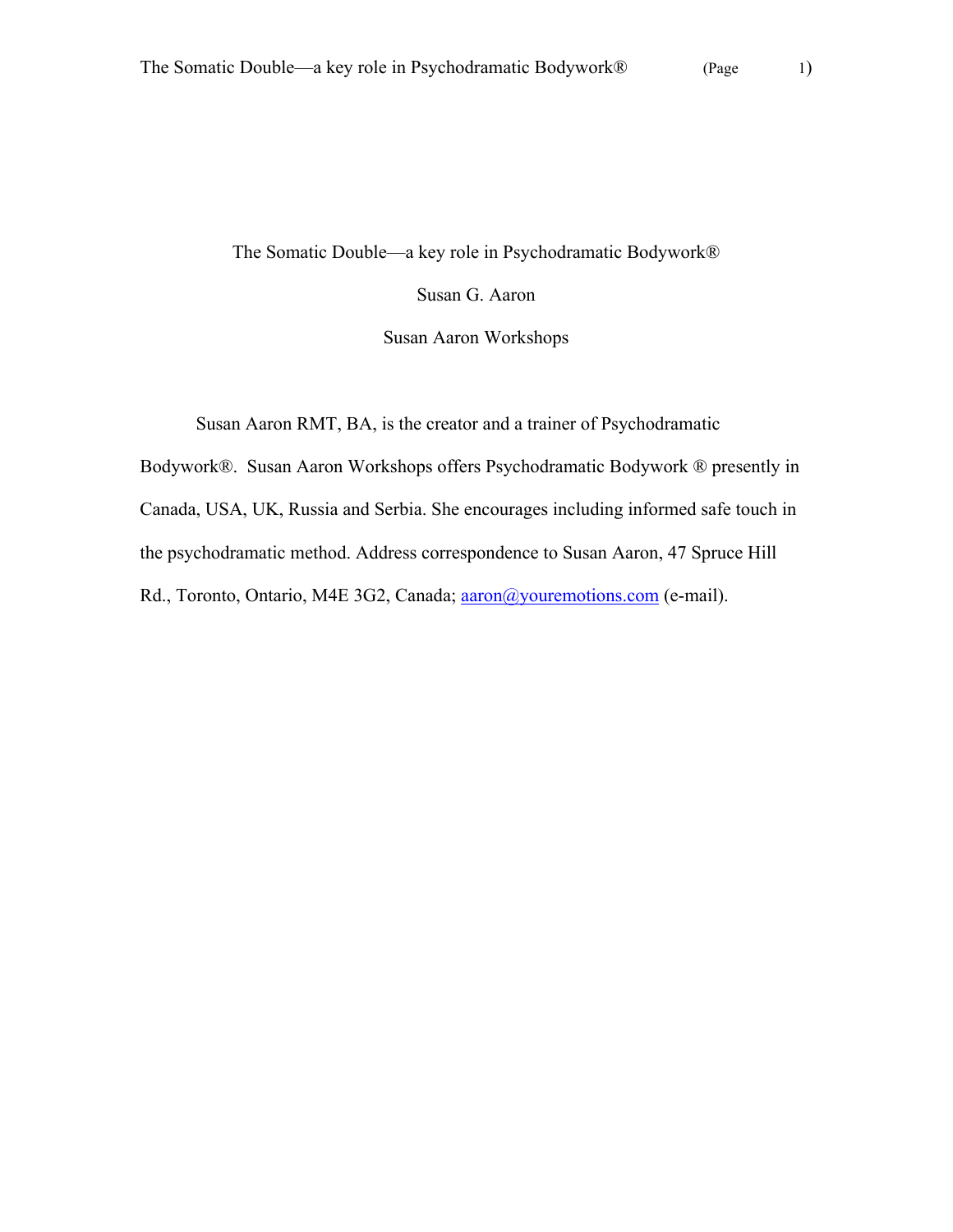# Abstract

This article explores the role of somatic double as an innovation that developed from Psychodramatic Bodywork®. Unlike other forms of doubling, a major component of the role of somatic double is the use of informed touch, which is based on some aspects of Traditional Chinese Medicine, meridians and somatically based intuition. The somatic double is consistently used for auxiliary egos as well as protagonists. The ability to sense information through the body is a common and pervasive experience but often exists below the level of consciousness. By making this experience conscious, many people discover they can be more effective in their lives and in the role of somatic double during a psychodrama.

*Keywords:* double, psychodrama, bodywork, touch, meridians, somatic,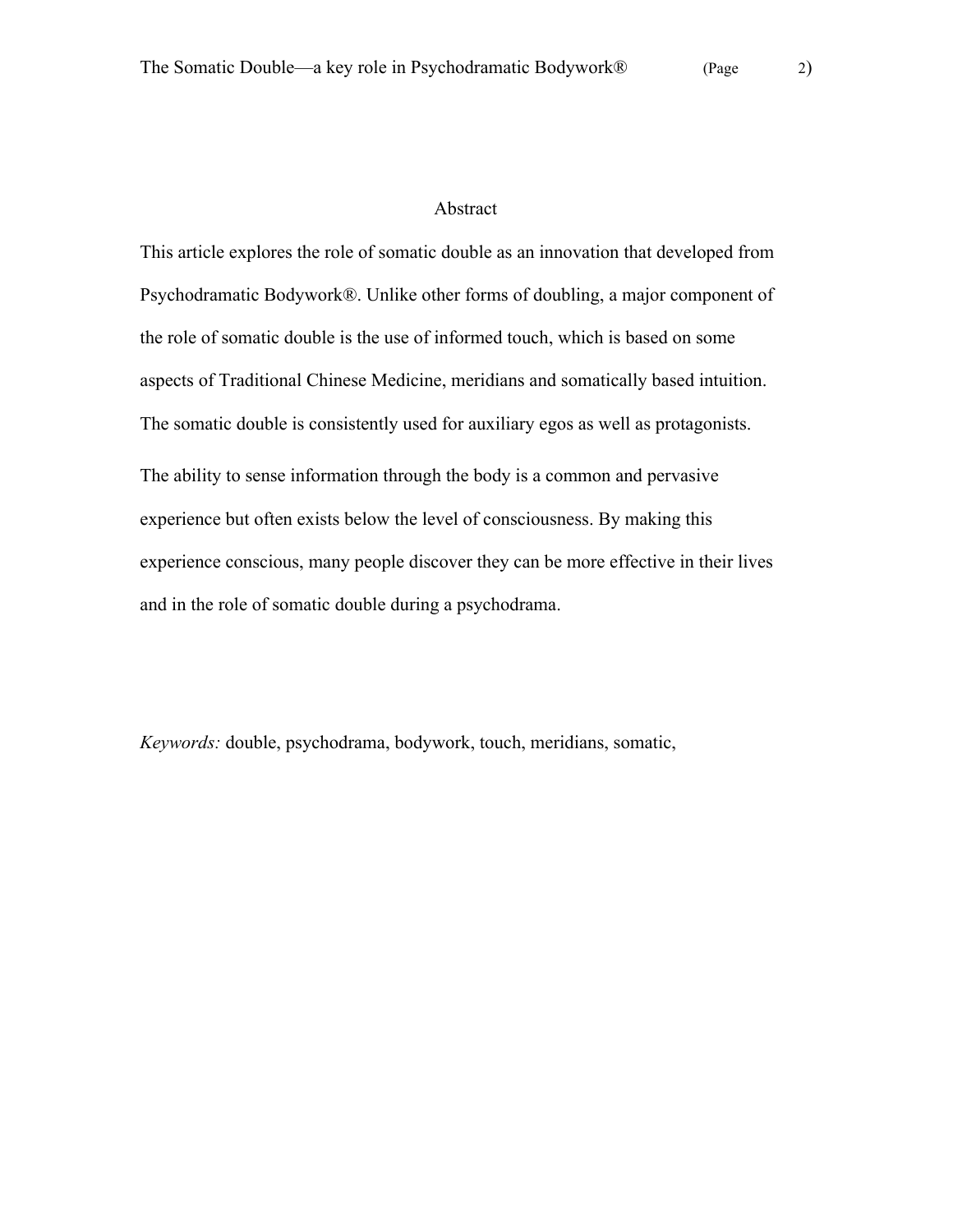The Somatic Double—a key role in Psychodramatic Bodywork®

The method Psychodramatic Bodywork® combines classical psychodrama with some aspects of Traditional Chinese Medicine and its wisdom about meridians. The integration of these two practices has led to a unique way of expanding the role of the double. I have called this the somatic double to distinguish it from other forms of doubling now in existence.

As in classical psychodrama, somatic doubles position themselves in the standard doubling position—to the side and slightly behind their protagonists. They offer "I" statements for the protagonist to accept, change or ignore. "It is imperative that the director establish the norm in which the protagonist is free to disagree with, modify, or expand on the double's statement" (Blatner, 1988, p.29).

However, in Psychodramatic Bodywork®, somatic doubles remain constantly with the person they are doubling even when in role reversal. More significantly, the somatic double keeps one or both hands on the protagonist during the entire drama. This is always done with permission and remains as long as the protagonist is comfortable with the touch. Zur and Nordmarken (2011) stress that touch

remains a potent and some would say the most powerful form of communication throughout the course of one's life, holding immense potential for use and misuses, for healing and for harm....Because of this, touch in psychotherapy has long been held to be dangerous and taboo or at the very least, legally risky, or a threat to the integrity of the therapeutic process. Risk however is not a valid reason to avoid an important therapeutic modality. Not touching has powerful effects as well…(para.7)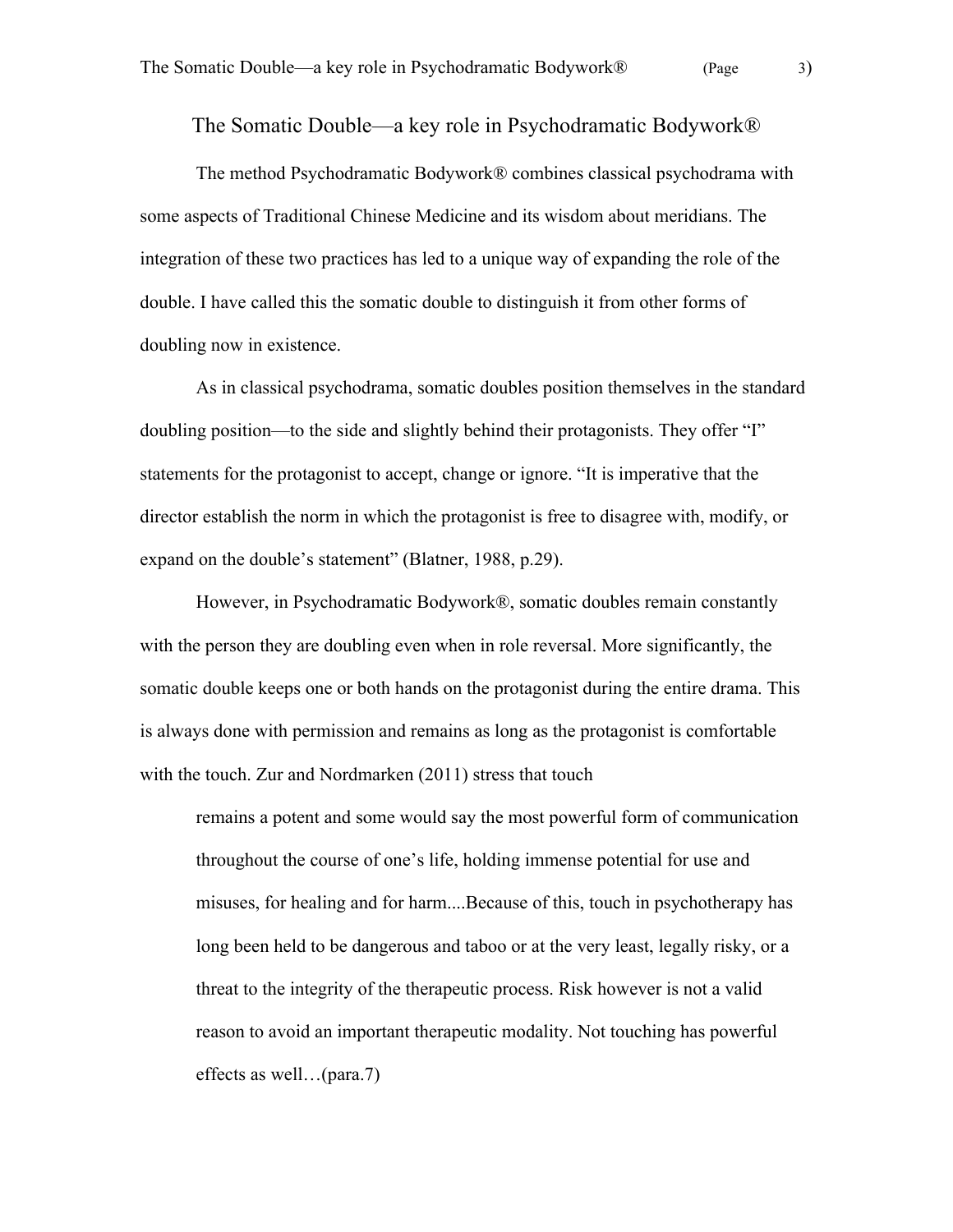As a safeguard to the misuses and dangers of inappropriate touch the somatic double is obliged to follow the *Guidelines for Safe Touch in a Therapeutic Environment*. (See appendices A and B.). Somatic doubles will touch in specific places, based both on their knowledge of the meridians and on their somatically based intuitions.

The somatic double supports the physical body to help with grounding, increasing the protagonist's connection to his/her own body, assisting with the maximization of the catharsis of abreaction and generally providing comfort and support.

Somatic doubles are regularly assigned to auxiliary egos as well as to the protagonist. This under appreciated and potentially very valuable option exists in classical psychodrama as indicated by Blatner (1988) "Not only can the protagonist have a double, but so may the others in the enactment…This technique helps those playing the other roles in the enactment to express their feelings more effectively" (p.34). However in practice, this technique is rarely employed outside of Psychodramatic Bodywork®.

In my examples, I have changed the names and identifying characteristics of clients in order to ensure confidentiality.

#### **Psychodramatic Bodywork®**

This method teaches students to be more deeply connected to their own bodies, which results in them trusting their somatic-based intuition.

This sometimes-mysterious capacity may actually be our ability to pay attention to the messages of our viscera (i.e., stomach, intestines, heart and lungs). Our bodies' signals are intimately involved in affective experience, and often the first awareness we have of our emotions comes from a bodily response. When we suddenly 'know' something without a path of logic, it often comes directly from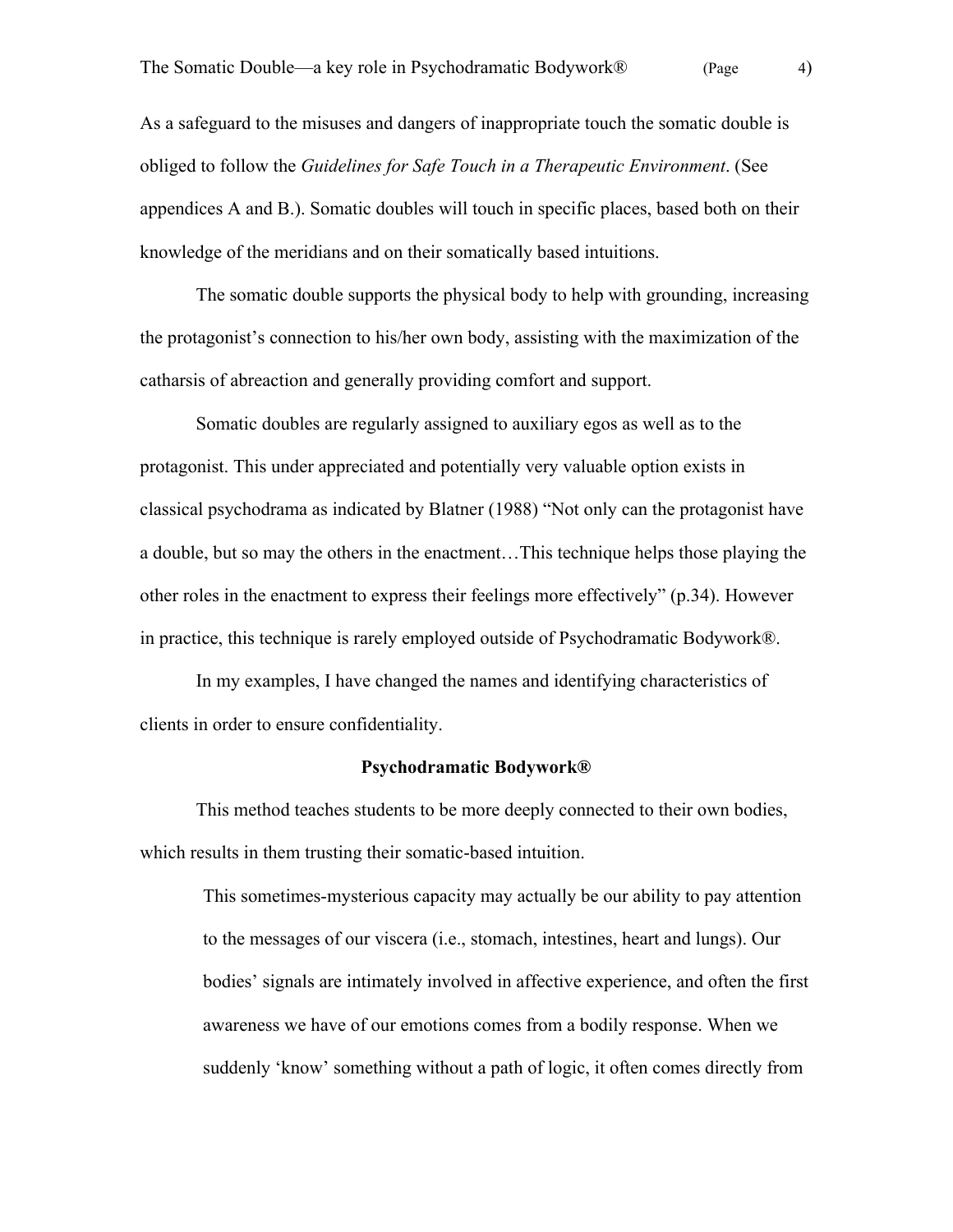the body into the right hemisphere, where the integrated map of the body is assembled and only then flows into the left hemisphere for understanding and expression in words. (Badenoch, 2008, p.31).

Students are also encouraged to release their emotions fully so that unexpressed emotions do not stay stored in the body as tension, pain, numbness or illness. At the Introductory level (Aaron, 1990, revised 2011), students learn about specific places in the body where each unexpressed emotion is stored. There are specific meridians that get blocked when a person has had to suppress the expression of emotions in order to survive an overwhelming situation. These blocks can remain in the body throughout a person's life. A classical psychodrama often addresses the protagonist's chronic blocking, dissociation and/or suppression through the content of the drama. That psychodrama however, doesn't necessarily facilitate the release of all the blocking energy on a body level. By adding touch to specific body areas where emotional pain has been blocked as a chronic survival pattern, we can help maximize the release of the held body memory at the same time as we address the content and repair experience within the psychodrama. The relationship between chronic blocking patterns and their related meridians is taught at the Intermediate level (Aaron, 1991, revised 2010). In the Advanced level (Aaron, 1995, revised 2009) students are encouraged, through their own personal therapeutic work and through the work of others, to break free of these chronic blocking styles. Deep, emotional, abreactive catharsis, within the context of a psychodrama helps move out the deeply-held tensions from muscles, cells, tissues, organs, and meridians and this enables new behaviors to emerge.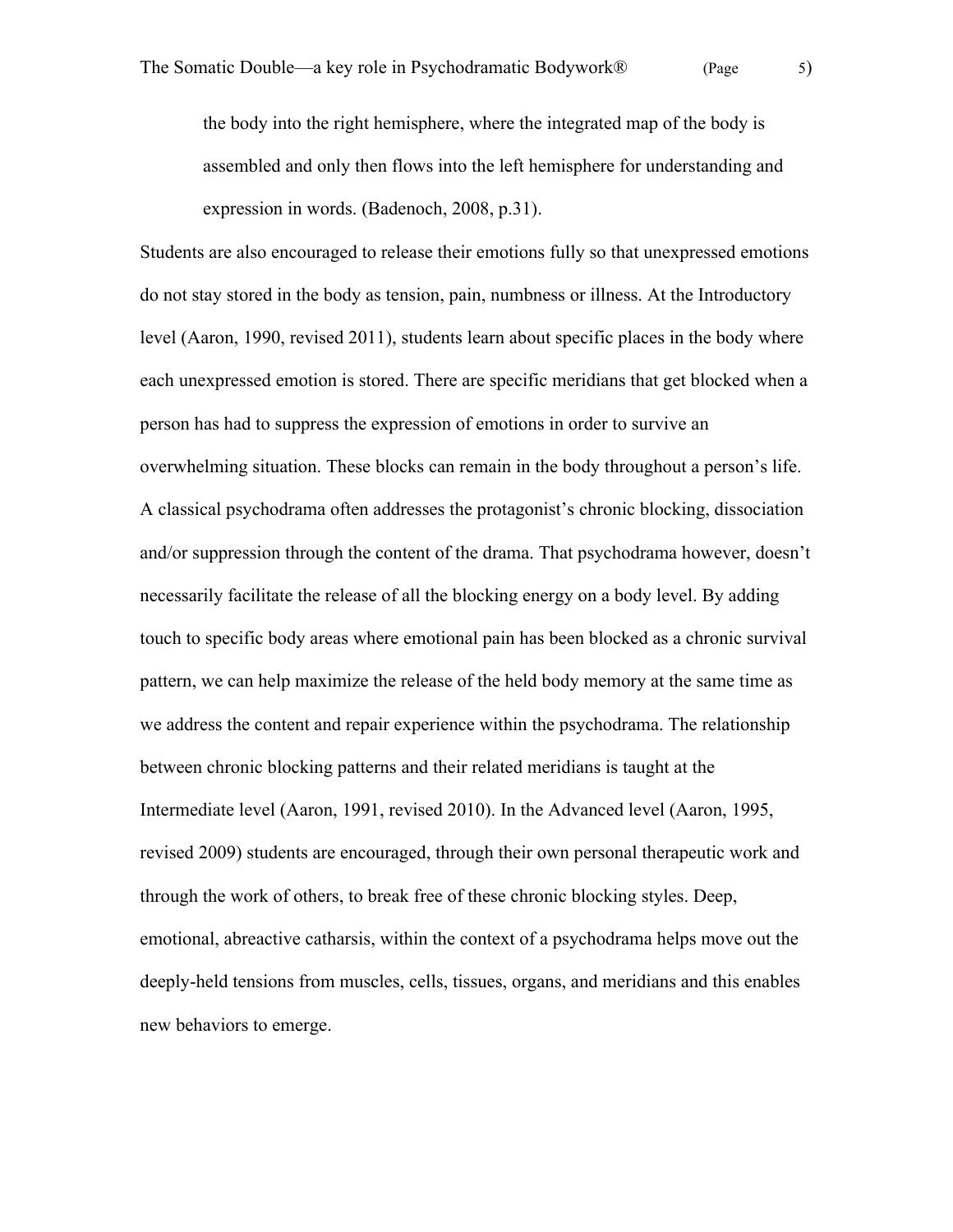The role of somatic double is a major component of Psychodramatic Bodywork®. It assures protagonists that they receive the deep level of support necessary to change chronic patterns of behavior that are held in the body. When people are ignored, neglected, abused or hurt and cannot express these feelings or be heard, they tend to dissociate to varying degrees. As Scarf (2004) states "for a dependent child, dissociating, spacing out, and not feeling too much would be the most natural ways of protecting the self from unbearable pain in situations where no action is possible" (p.87). Psychodramatic re-enactment has the potential to trigger this same dissociative response from a protagonist. But as Levine (1997) writes, "Traumatic symptoms are not caused by the 'triggering' event itself. They stem from the frozen residue of energy that has not been resolved and discharged… it can wreak havoc on our bodies and spirits" (p. 19).

By addressing the moment-by-moment needs of the body during the enactment of a psychodrama, the protagonist is supported to stay present in each and every moment to his/her own somatic experience thus re-experiencing the pain and trauma that have been held in the body since the original experience of the incident being explored. This process frees the body from trauma's long held pain and leads to protagonists more fully absorbing and integrating repair experiences offered in surplus reality scenes. Conversely, if a protagonist enacts a psychodrama in a semi-dissociated state he/she will not fully release the body-held emotions and the repair is not as fully experienced.

For example Hilda as protagonist wanted to revisit a scene that haunted her life. She was the one who, as a teenager, found her father after he committed suicide by hanging himself. Her body was still holding the shock and unexpressed terror from that trauma and it needed to be released.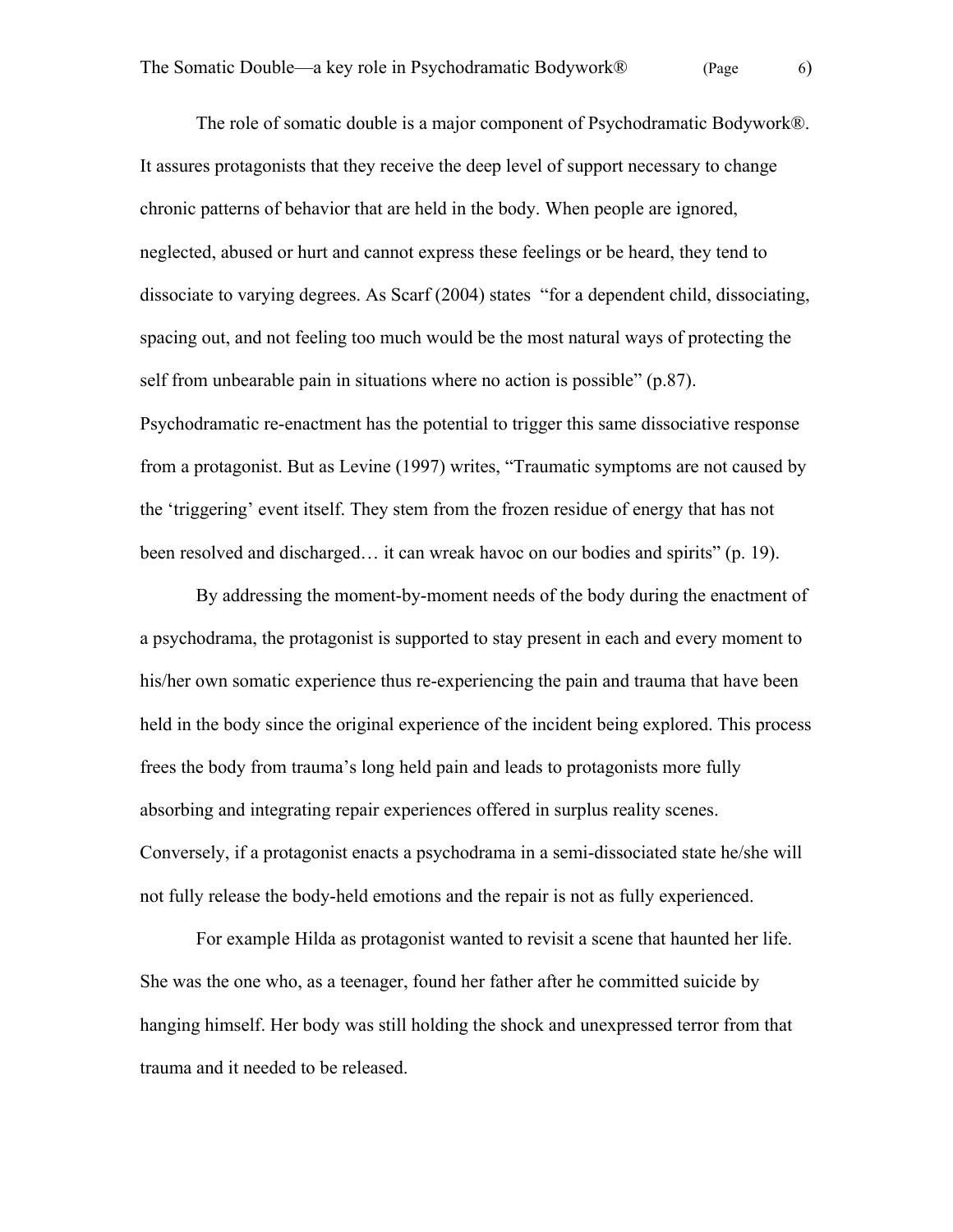We know that trauma has profound effects on the body and nervous system and that many symptoms of traumatized individuals are somatically driven (Nijenhuis & Van der Hart, 1999; Van der Hart, Nijenhuis, Steele, & Brown, 2004; van der Kolk, l994; van der Kolk, McFarlane, & Weisaeth, 1996). Clients suffering from unresolved trauma nearly always report unregulated body experience; an uncontrollable cascade of strong emotions and physical sensations, triggered by reminders of the trauma, replays endlessly in the body. This chronic physiological arousal often is at the root of the recurring posttraumatic symptoms… (Ogden, 2006, p.xxviii)

As a teenager she had no support. In fact she was the one who protected her younger siblings from witnessing that horror. From the moment she stated the theme of the drama she struggled with dissociation. Her somatic double Lana skillfully assisted Hilda, helping her stay present. This time when Hilda became terrified, witnessing the recreated scene, she had the support of a reformed mother and her grandmother as well as Lana supporting her body. Because there were now responsible adults at the scene and she was supported somatically, Hilda was finally able to experience her own terror. She proceeded to shake and scream and move that long held shock out of her body. This is similar to the body response that Levine (1997) describes his client Nancy experiencing - "her legs started trembling…she let out a bloodcurdling scream…she began to tremble, shake and sob in full-bodied convulsive waves" (p.29).

Kristie was a pregnant protagonist who had chosen Jack as her somatic double. Because of the upcoming birth she was understandably experiencing a great deal of fear. She wanted to be able to approach the birth experience without absorbing the upset that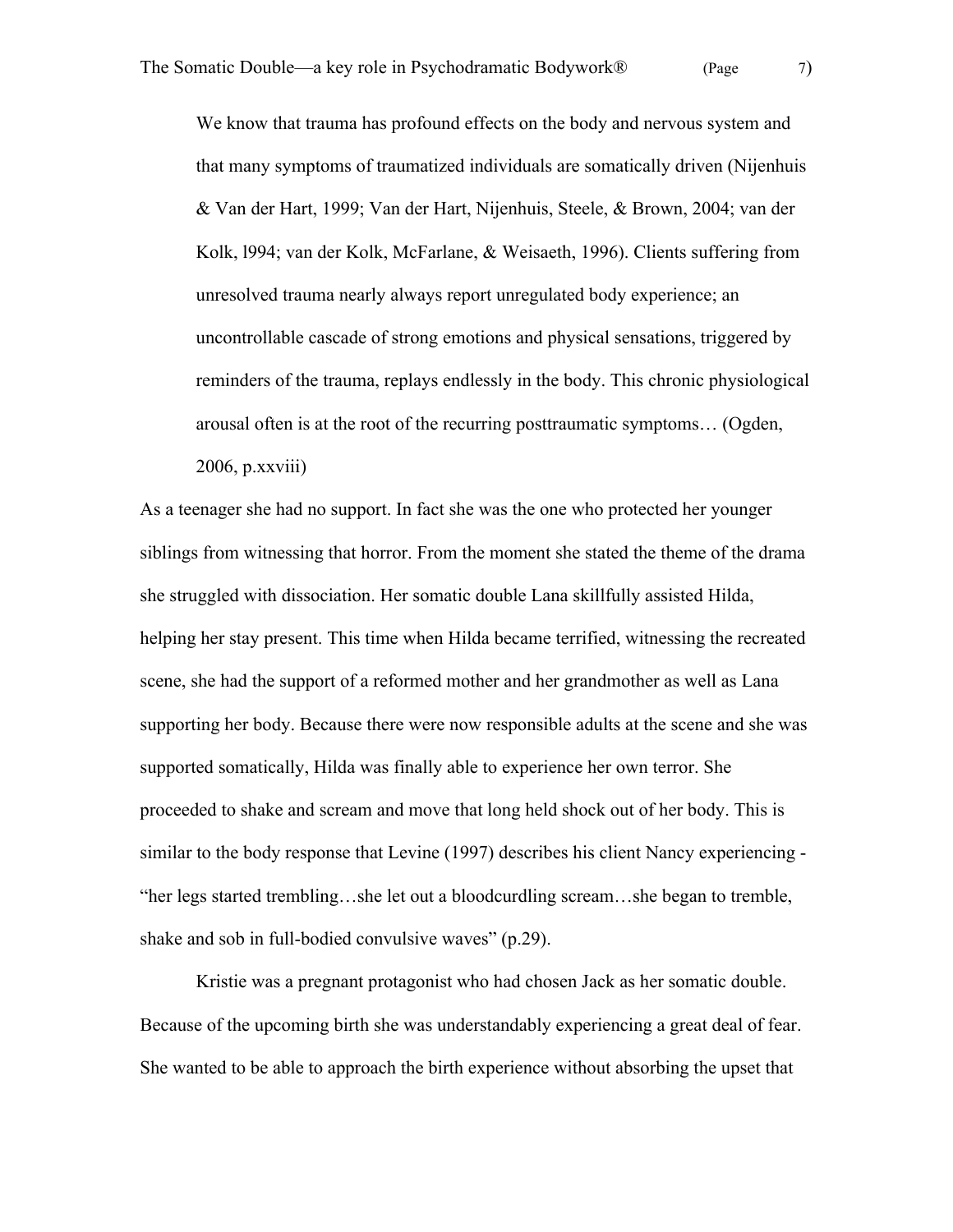accompanied the worst-case scenarios that friends and family were keen to share with her. She began reflecting on her unsafe childhood and remembering her first boyfriend and his family. They represented her first experience of a safe home environment, something that she lost when he broke up with her. In order to re-gain a sense of safety we returned to the past and had a conversation with her boyfriend. During this entire time Jack was extremely helpful in signaling each time Kristie drifted off. He would say things like, "This is way too scary. I think I'll change the topic now." or "I don't want to feel this pain". He was so connected to her fear and the fluctuations in her feeling of safety that he made it possible for Kristie to become conscious of the process that her body was reflecting. He also supported the direction of the psychodrama since the tangents that Kristie suggested from her place of fear seemed like they were reasonable directions to pursue. The clear, confident, connected somatic doubling made the drama proceed clearly and safely in the direction that was most needed for Kristie's sense of safety. Badenoch (2006) explains this using neurobiology terminology.

When we are feeling empathy for another, a strong resonance develops between the two of us, beginning with mirror neurons and echoing throughout all of these pathways, completing the chord….we can use Siegel's (2007) term, *resonance circuits*, to think about the way energy and information coming to us from another's actions continually link us. (Badenoch, 2006, p.39)

As director I oversee the nature of the somatic double's touch…its quality, location and pressure. If the somatic doubles are not trained in Psychodramatic Bodywork® they will be guided by me to touch specific locations that will support the protagonists or auxiliary egos. If they are trained in Psychodramatic Bodywork®, I will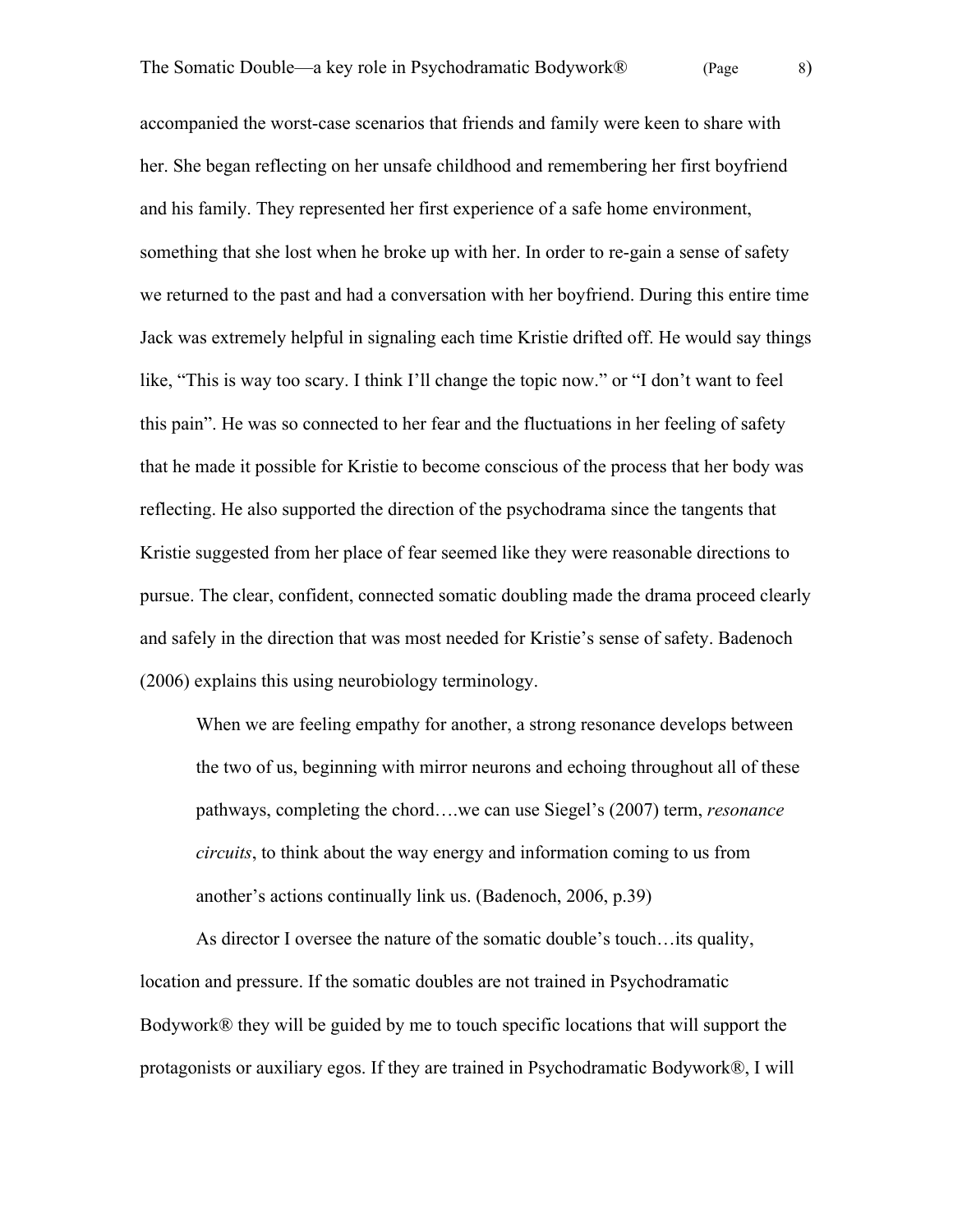watch to see where, when and how touch is offered and move in with suggestions, corrections or limitations as I would with verbal doubling. I also receive information directly from the somatic doubles by noticing where and when they are offering touch. The location of the touch gives me clues about what the somatic double is sensing from the person. For example if a skilled somatic double starts applying pressure to the triple warmer meridian, I get the direct message that the protagonist is struggling to stay present and not dissociate or drift away.

## **Specific meridians and their useful applications**

The heart meridian (HT) as one might suspect is very helpful in matters of the heart. If someone needs help to stay vulnerable, the somatic double will often apply pressure or holding to the heart meridian. The lung meridian (LU) is directly connected to the emotion sadness. If someone is exploring or repressing grief, then contact with the lung meridian offers comfort and support in this direction. The liver (LV) and gall bladder (G.B.) meridians have a direct relationship with anger, assertiveness and entitlement. If someone needs help to access his/her frustration or assertiveness in a scene, then direct pressure on these meridians will help move the anger closer to the surface and make it easier to access. The kidney (KI) and bladder (BL) meridians have a direct relationship with the emotion fear. Pressure or holding on these meridians is extremely helpful in two ways. It can help centre and ground a person who is afraid, or it can help him/her connect more with the fear so that it can be released in the scene where it is being experienced. The triple warmer (T.W.) meridian is instrumental in helping the body deal with dissociation. The gall bladder (G.B.) meridian helps deal with matters of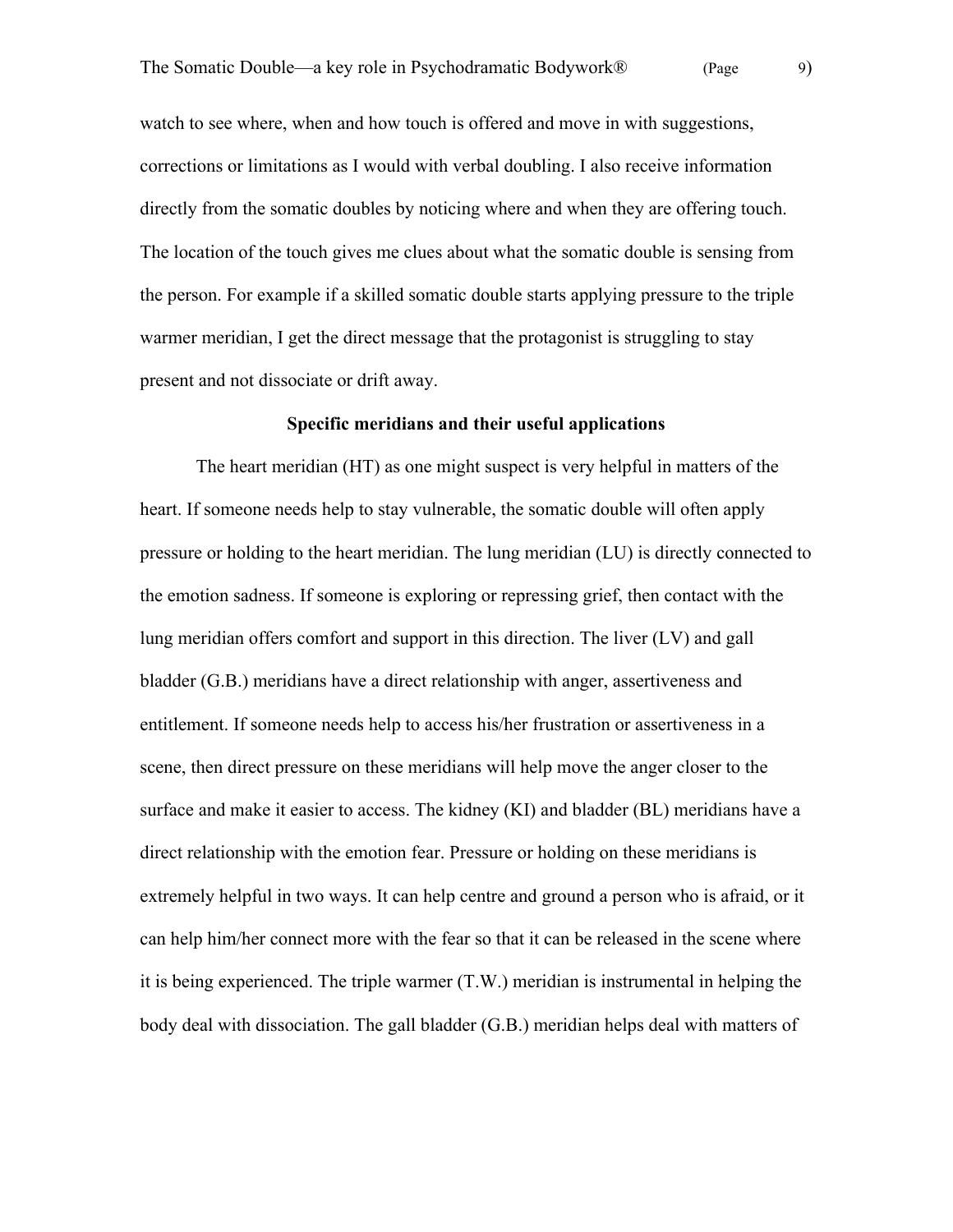control. The small intestine meridian helps deal with matters of suppression and compliance. (Masunaga, 1977; Hammer, 1990; Juhan, 1998; Teeguarden, 1984)

This is a very oversimplified version of how to work with a few of the more useful meridians. Each of these meridians has many functions and it takes skill, training and supervision to employ these meridians successfully. It is also true that anyone can be directed to apply appropriate pressure to a specific location. This doesn't require a great deal of skill. The presence of skilled supervision makes it possible for anyone to be a safe somatic double.

For example, Estelle was a somatic double chosen by Mary the protagonist. Estelle had no previous training in touch or psychodrama. What she did have was a connection to Mary and a willingness to help. She eagerly followed all of the directions given and was able to effectively support her friend Mary through a very painful psychodramatic re-enactment of a childhood trauma, keeping Mary grounded and present during a scene that was not easy for Mary to witness. The support of her friend and the body support through somatic doubling were both essential to Mary's experience of the psychodrama.

Because Estelle was not familiar with the *Guidelines for Safe Touch in a Therapeutic Environment*, it became the director's responsibility to carefully oversee the touch to be sure that Mary was comfortable with offered touch at all times.

### **Somatic Double for the Auxiliary Ego**

When auxiliary egos are provided with somatic doubles, they are often able to stay more present and embodied in their roles. This adds a level of depth to protagonists' experience as well as providing a healing opportunity for the auxiliary egos while they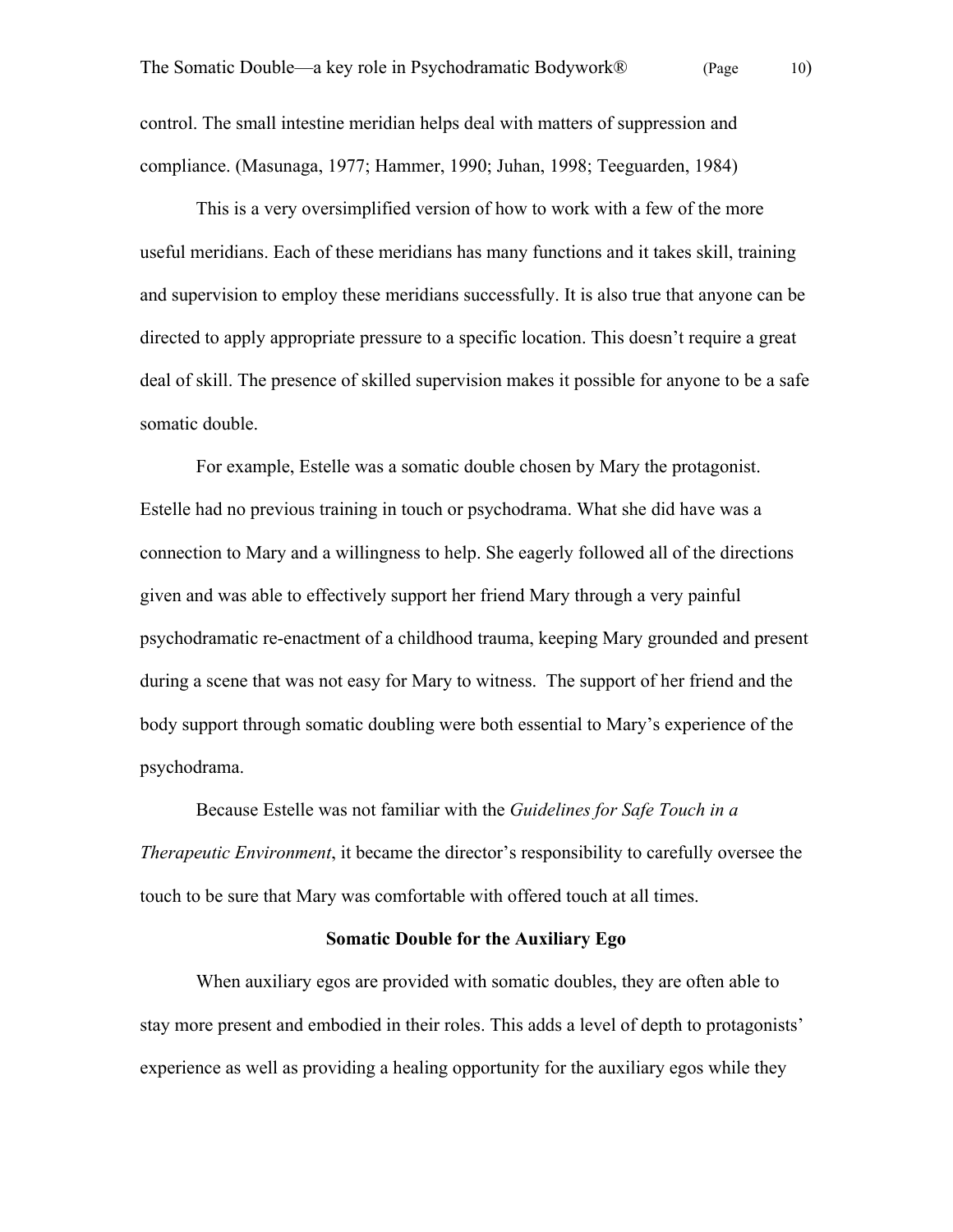are in role. Auxiliary egos do not necessarily wait for the sharing part of the psychodrama in order to experience their connection to the drama. They might well have emotional catharsis and catharsis of insight in the role during the drama, adding authenticity to the experience. They would still keep their own unique content for sharing, but their emotional connection with the psychodrama would be shared in the very moment that the connection is felt.

Moreno teaches us that the choices made by the protagonist are based on tele and therefore have intuitive wisdom inherent in them.

A protagonist may choose a group member to play a certain role, and afterwards, during the sharing phase, it turns out that the auxiliary in his or her actual life experience had a similar situation happen. This seemingly telepathic connection also arises out of the telic sensitivity of the protagonist who made that choice (usually unknowingly)…(Blatner, 1994, p.296)

By totally trusting this choice and supporting the auxiliary ego to be as fully embodied as possible in the role, we can deepen the experience for the protagonist and offer the auxiliary ego a transformative experience within the role.

For example Allan's mother died when he was seven years old and he had never been able to cry and grieve the loss. David was chosen to play Allan's Dad. David's own daughter had died one year ago and he was very aware of the anniversary of this loss. In the role of father, David began by taking the role (as the protagonist had shown him in role reversal) as an emotionally unavailable father. As he moved through role-playing into role creating, I encouraged David to express his own grief at the same time as he authentically played the deeply sad aspect of father. I carefully checked in with my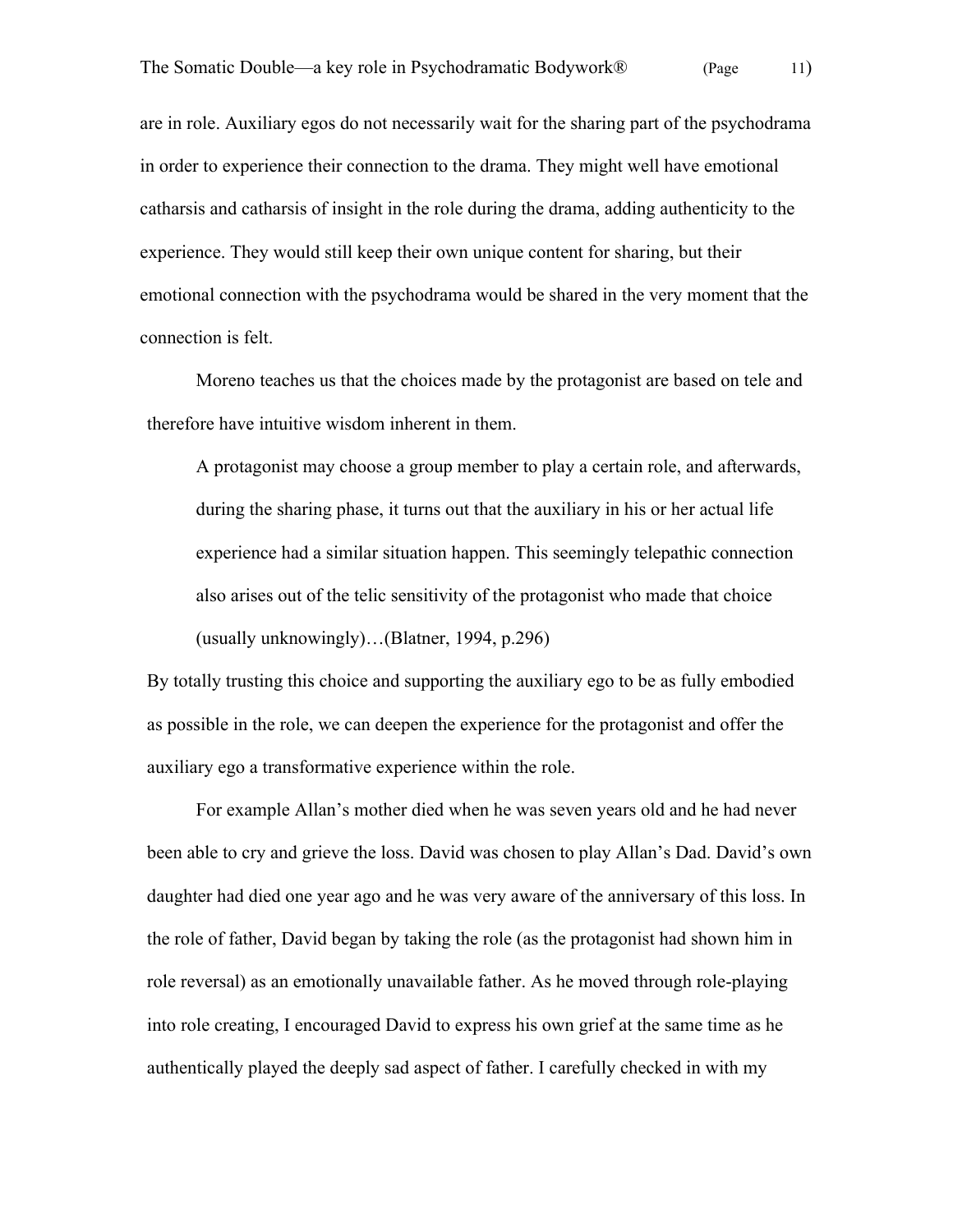protagonist to make sure that David's role creating felt relevant. Allan had never seen his father's vulnerability before and he was deeply touched and moved to see his father in a feeling state. Because of this he was able to find some of his own grief and break through the inhibiting messages that it wasn't appropriate to cry.

Allan didn't know about David's painful loss. Nevertheless he did choose David for the role of father. On some level his telic choice indicated that he wanted and needed David's authentic role creation. He didn't need David to suppress his true feeling. I was able to direct David into his grief and have his somatic double support him fully in that place. The somatic double was able to press specific locations on the heart and lung meridians. These meridians supported David's expression of sadness and therefore helped him continue to express the grief fully and completely. It was not too great a challenge for him to use the words that were appropriate for the role with Allan and at the same time bring his personal grief into the scene.

In the rare cases when the auxiliary's personal work distracts from the protagonist's work, I invite the auxiliary to return to the group and continue his/her emotional release with group support and invite the protagonist to choose someone else to play the role.

Another example involves Cathy's drama and her choice of Edna as an auxiliary ego. Her grandmother raised Cathy after her alcoholic mother gave her up when she was a baby. Cathy's grandmother was very loving in many ways but because she was a survivor of sexual abuse she was emotionally unable to physically hold and physically comfort her granddaughter. Cathy was craving this form of healing. Coincidentally, Edna was a new grandmother who was terrified of holding her grandson because she was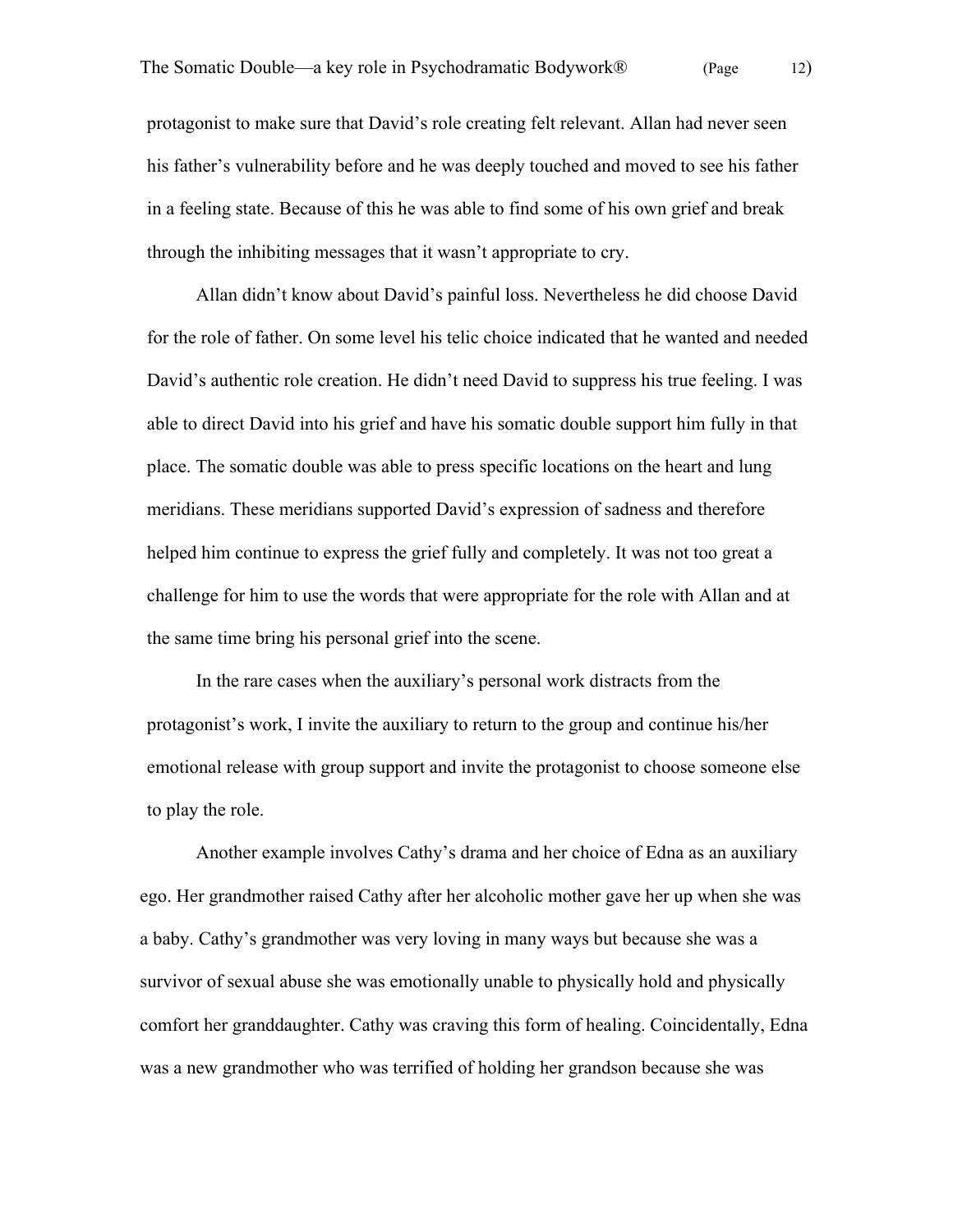irrationally afraid that she would harm him. Cathy chose Edna to be her grandmother in the psychodrama. Edna wanted to be there in the role for her friend Cathy but was afraid. I encouraged Edna to do a fear release first so that she could move the fear that was connected to her own story out of her body. Edna's somatic double supported her during the fear release to be sure that she moved the fear fully out of her body. She pressed the kidney and bladder meridian areas that support the release of fear (Aaron, 2003). During that expression of fear Edna had a flashback to her childhood sexual abuse and got more clarity about her unrealistic fear of harming her grandson. When she had completed her release she was overjoyed to have the opportunity to be in the role of a grandmother holding her grandchild. Her somatic double supported her and helped her stay grounded and loving. She was able to hold and rock and comfort her grandchild as she sang to her in the role. At the same time she was experiencing a deep personal repair. It had been so painful to her that she was unable to hold her grandson. This drama gave both of them deep somatic healing. Edna trusted her own spontaneity in the role and was able to comfort Cathy in her baby state and give her exactly what she intuitively needed. During the holding the entire audience was in tears of joy at the amazing synchronicity of the experience.

In another psychodrama there were many auxiliary egos that found themselves with somatic doubles, expressing deep emotions that were in keeping with the theme of the drama and with their own personal histories as well as the history of their country. This drama took place in a country with a long history of war and war's legacy. Henrietta as protagonist explored her great-grandmother's experience of being gang raped in the forest during wartime. The women who were asked to gather round and offer healing and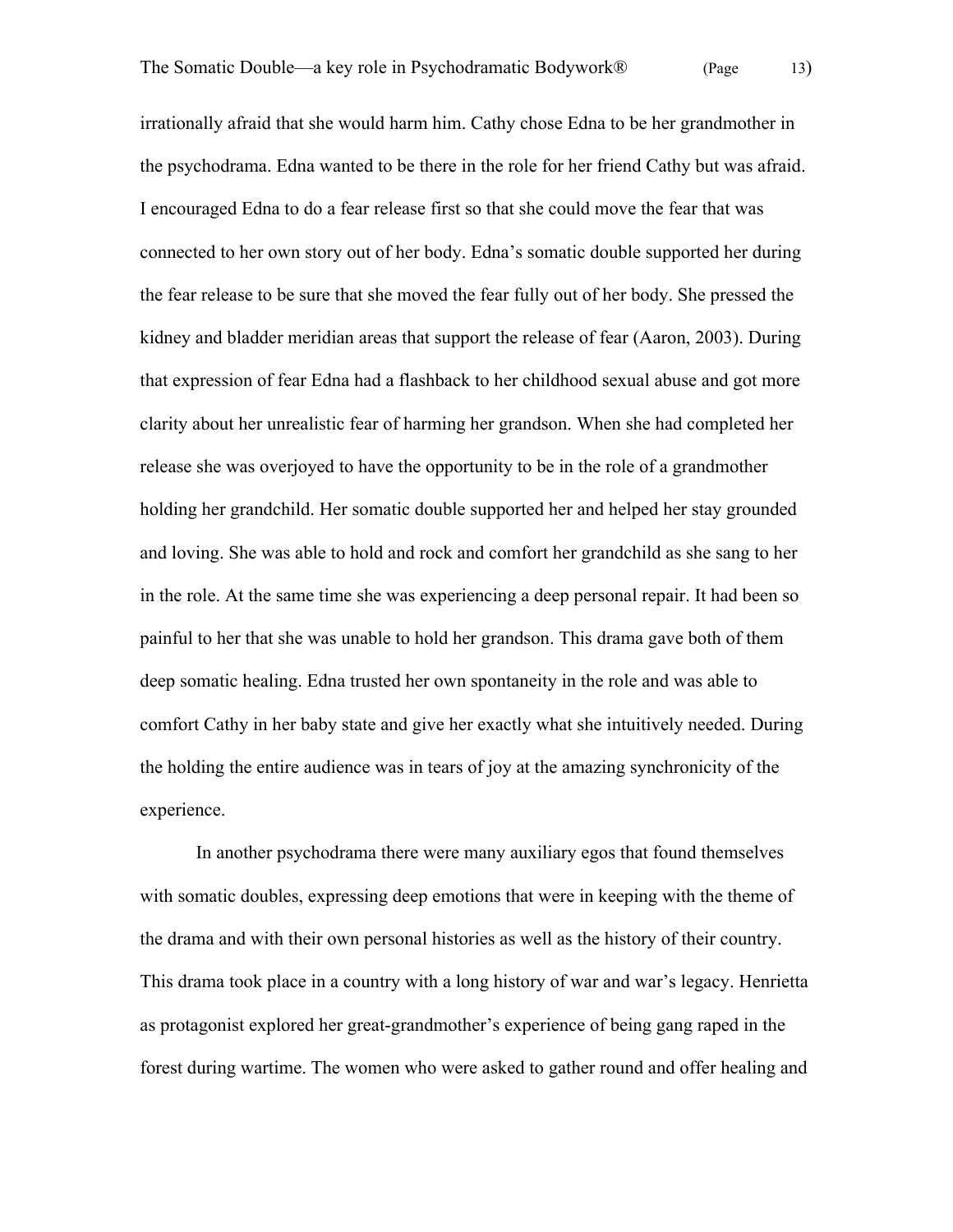tenderness after the rape were all deeply touched by this experience that resonated with the traumas of their ancestors as well. With the support of somatic doubles all of the women cried and screamed along with the protagonist as she released the fear and grief that had been held in the bodies of generations of women as a result of the bitter traumas of war-time rape. By having the many auxiliaries release the collective and personal pain simultaneously during that scene, the experience of the protagonist was validated. Henrietta heard the sounds of the women and felt supported by being part of a community expression of fear and grief. The depth of expression made Henrietta feel profoundly understood and supported and this encouraged her to heal herself fully from carrying on this ancestral pain.

#### **Two types of touch used by the somatic double**

There are two types of touch. One is gentle holding and this touch is often used when someone needs support and comfort. It provides a constant gentle reassurance that helps a protagonist or auxiliary ego stay fully present in the situation. It provides a sense of being backed up when in the original trauma support was not available. The gentle holding provides comfort and reassurance that is often needed during emotional catharsis. The other form of touch includes a certain amount of pressure and is often used to help move blocked energy with specific results. For example, unexpressed anger will live as blocked and congested energy in the liver and gall bladder meridians and organs, until it is safe to be released. This held energy sometimes needs encouragement to move. Pressure along the meridian will often help dislodge this chronically-held emotion and help release the long held anger (Masunaga, 1977).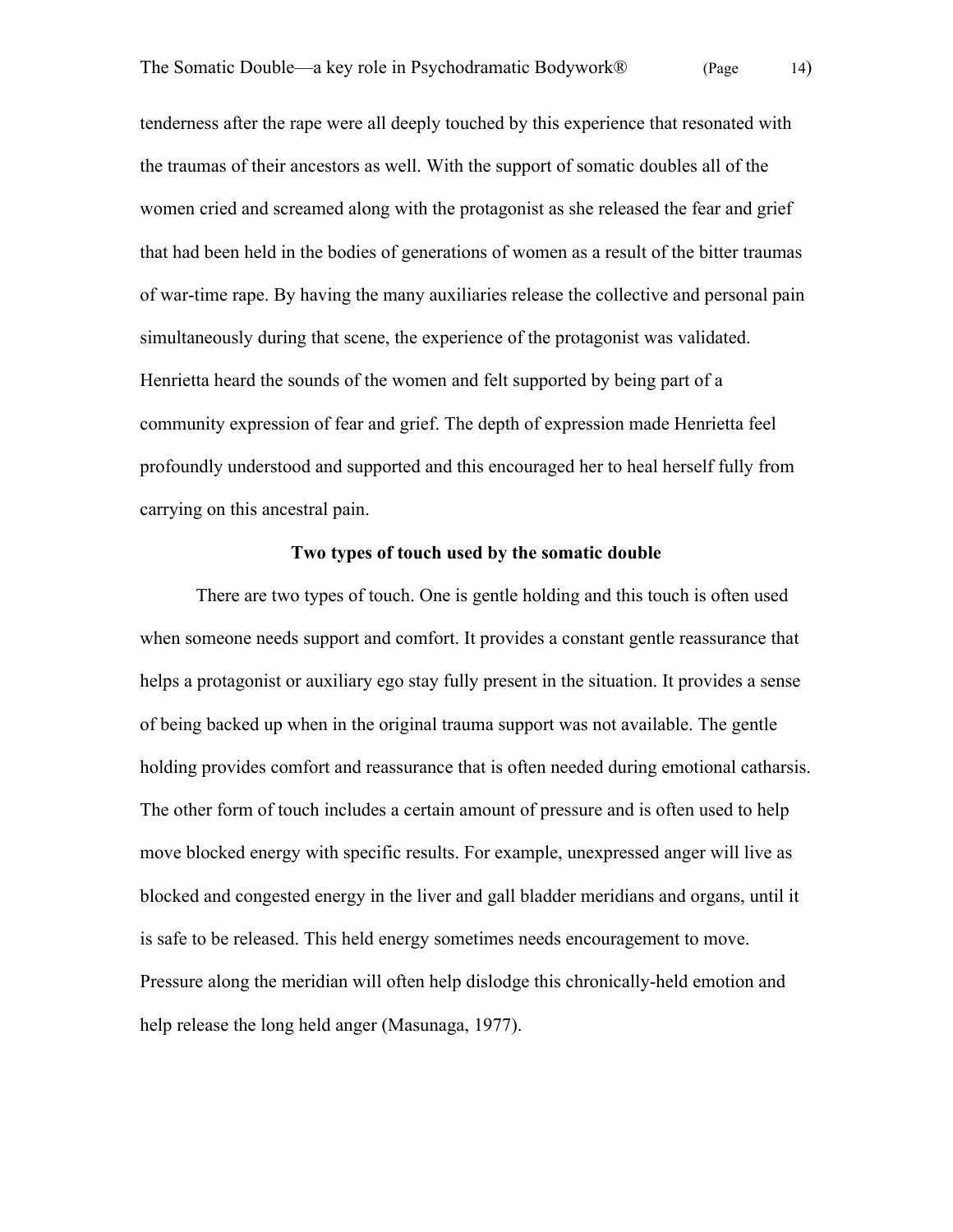For example, Alice had been bullied by other children in nursery school. At the time she reacted by employing her core survival blocking styles of being dissociated and/or pleasing. These were her entrenched methods of handling trauma from a very young age. As Gong Shu (2003) states "Children who suffer from prolonged trauma and neglect often grow up with psychological difficulties….their self esteem depends on others. For fear of rejection, they become pleasers in spite of themselves" (p.87). During the course of the psychodrama, her somatic double Tom used a variety of body related techniques to help her stay present and experience the psychodrama from a place of empowerment. He used a combination of gentle and firm touch, employing each appropriately.

Tom began by using firm pressure on Alice's triple warmer meridian in the area of her arm. This pressure was incredibly helpful in keeping Alice present during the reenactment. When we had re-created the trauma scene Alice came outside of the scene into the mirror position to watch what had happened to her four year old part of self. Her somatic double again helped her stay present with gentle holding support to her kidney area to help address the building fear. By giving support to the kidneys, Tom helped give comfort to the part of the body holding the fear and this enabled Alice to stay grounded and not overwhelmed by the fear.

After looking at the scene Alice started to feel angry that no one intervened on her behalf. Tom encouraged her to experience her anger more fully by squeezing her right shoulder in an area that holds chronic unexpressed anger. This squeezing pressure helped Alice experience and express more fully the anger that she normally suppressed because it was so scary (Aaron, 2000).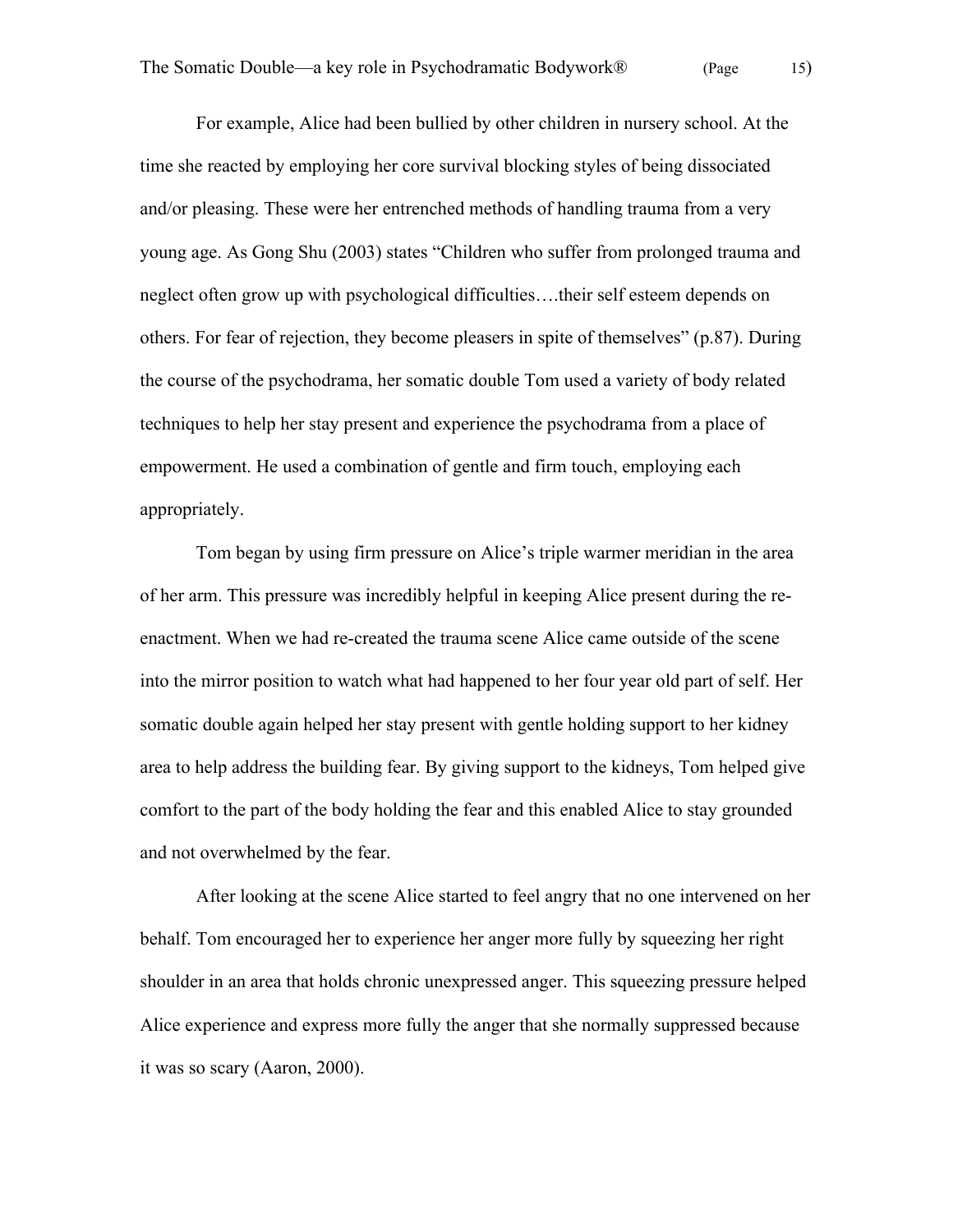## **The unconscious/conscious, spontaneous somatic double 'at large'**

I have found that many people are spontaneous, unconscious somatic doubles. They pick up body symptoms from others in their vicinity on a regular basis. They often need help to become aware of the fact that the sudden appearance of body symptoms that they are experiencing may not always be their own (Aaron 1990, revised 2011 p.13). I work with this in a variety of ways. I might encourage them to give themselves the silent message "not mine". Often this is enough for the symptom to disappear if it was truly originating from someone else. If they have a sense of whom they are spontaneously doubling, I encourage them to go into the doubling position and offer their words. Nausea, headaches, organ and muscle pain/aches are common spontaneous somatic double experiences. It is often a great relief for these people to realize what pains belong to them and what pains they are picking up unconsciously. The challenge for these people is to make the experience fully conscious. When they are able to do that, they can help protagonists and auxiliary egos by becoming effective somatic doubles.

Camilla was attending a workshop where I taught this theory. She announced that she had a headache that she suspected was not hers, since it came on suddenly after she sat in the group. The person beside her had a headache exactly matching Camilla's own. The 'not mine' process didn't work for her, so she moved to a different part of the room to get away from the vicinity of that headache. Five minutes later Camilla once again reported that she had a body symptom. This time it was a stomach ache and again the person next to her identified a stomach ache exactly as described. I encouraged her to sit beside me since I knew that I was in excellent shape that day and by staying close to me, she was able to focus on the workshop and not continue her very familiar experience of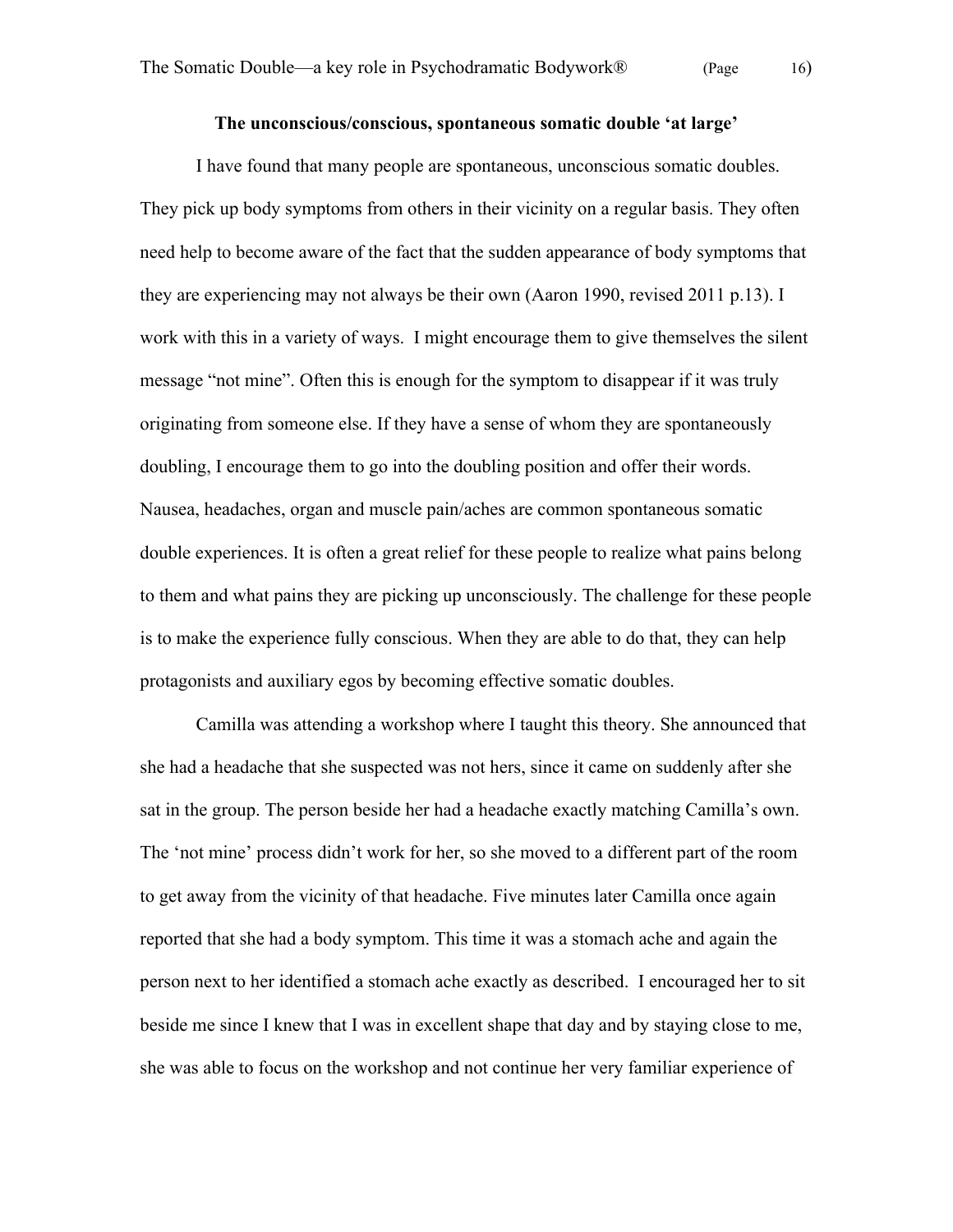picking up the pain of others. This experience was a turning point for Camilla. She hadn't realized the extent to which she absorbed other people's emotions and physical symptoms.

When there is a psychodrama taking place and someone is spontaneously doubling a body symptom I will often invite them to step in as a somatic double so that they can not only release the pain from themselves, but also contribute this knowing to the psychodrama. This was dramatically experienced during Margaret's psychodrama. She was looking at all of her barriers to weight loss, which was a lifetime struggle of hers. As the drama proceeded, each time she introduced a new barrier, someone in the audience spontaneously experienced a pain in a certain part of the body. I encouraged each person to become a somatic double for that specific body part. By the end of the psychodrama Margaret had several somatic doubles, each expressing pain in various parts of her body. This was extremely helpful to Margaret who hadn't realized to what degree the barriers to her goal were living within her body as unexpressed emotion and physical pain.

Sometimes a psychodrama will be so central to a group and its themes that several spontaneous somatic doubles will emerge in the group. This happened with Ken during his psychodrama at the Intermediate workshop. In the surplus reality scene Ken was being held by one of his female ancestors. We had searched through time to find a mother in his lineage, capable of offering nurturing energy and love to a son. Ken as a young self was experiencing this love in the warm nurturing arms of this ancestor. He was sobbing and taking in the love in a way that had never been possible before. Several audience members had become spontaneous somatic doubles and were also crying. Rather than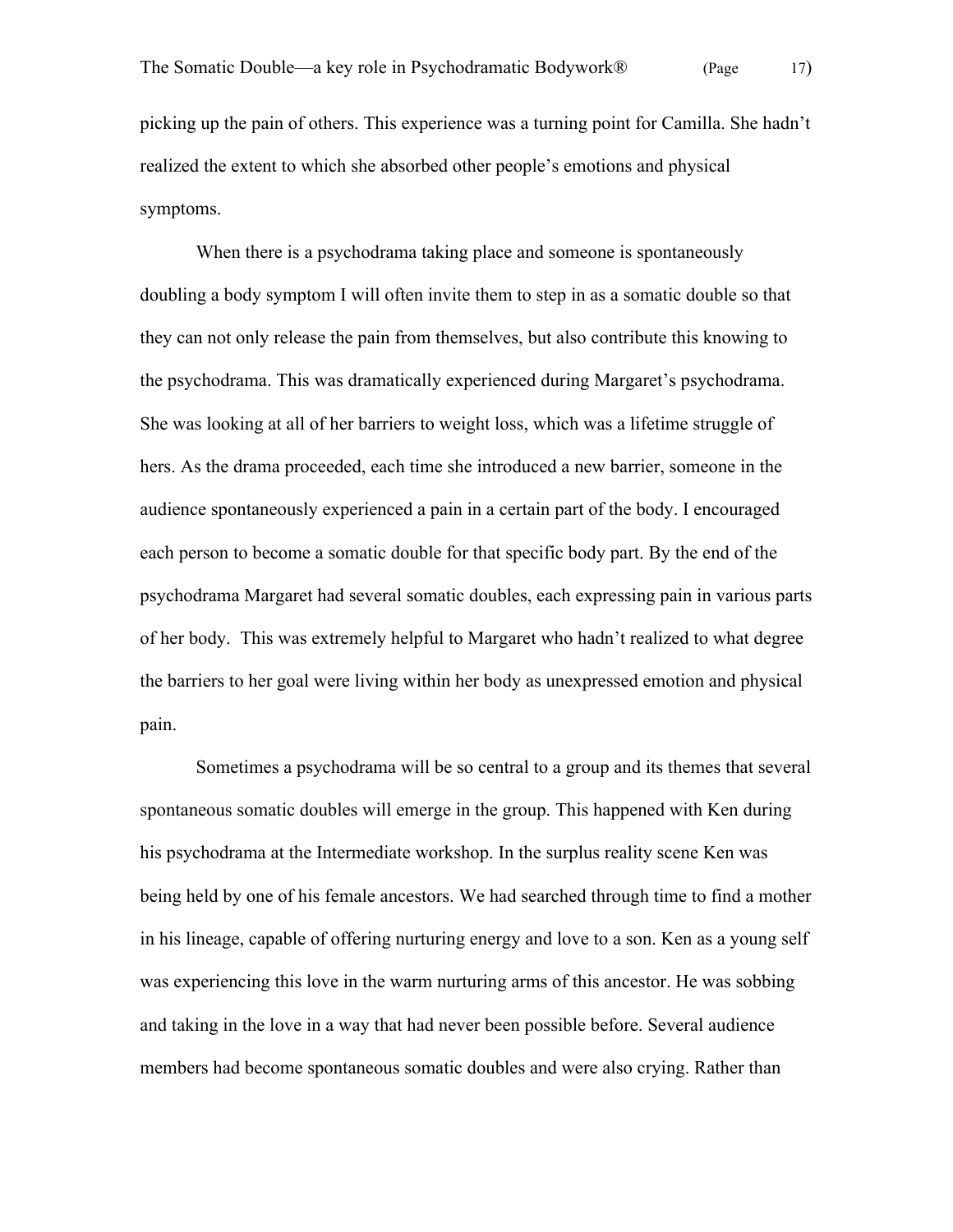have them join Ken on stage, I encouraged them to express their sadness more completely and if possible to find another audience member willing to hold them. In this way they could somatically double the full repair experience that was taking place on stage while staying in the audience. As a result those somatic doubles began to cry more deeply. This in turn helped the protagonist experience his grief more completely. He had not realized that so many people could identify with his pain. When he glanced up he saw pairs of nurtured, sobbing audience members all around the room. What was even more remarkable was that they were magically aligned on the same path we had previously used to show the many generations of mothers incapable of offering nurturing. So, in fact these audience members had inadvertently entered the stage and become a major surplus reality repair of the many generations of men who were now being held and loved through the generations because of the courageous step that Ken had taken for his own healing.

Recently during group, several group members reported feeling body symptoms that were related to anger. One had a tight jaw, another had pain in the right shoulder and another was feeling a general sense of irritability. A group member, Frank, was able to identify those symptoms as belonging to him. The statements by the three spontaneous somatic doubles were a powerful validation for him. It helped him realize that he was broadcasting his anger, indicating that he was ready to explore his frustration with his father. Anger is a very scary emotion for Frank and without the somatic doubling he might not have found the courage to move directly towards his suppressed anger in the psychodrama that followed.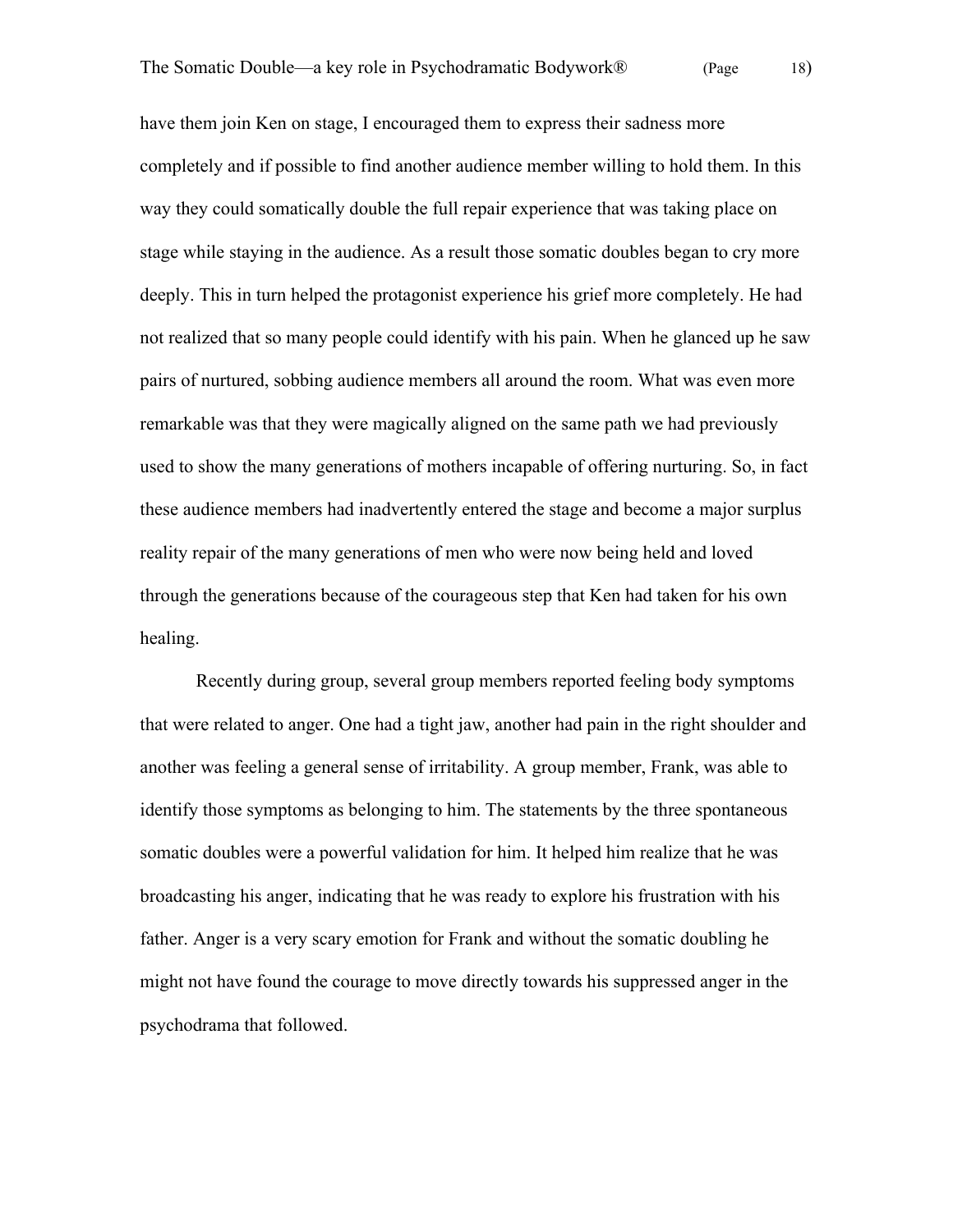I find that by adding touch to the equation we dramatically increase the frequency of somatic doubling in the spontaneous conscious or unconscious form. When I was teaching at the massage school I met several students who were struggling with this phenomenon in the unconscious form. For example Rachel was an excellent massage student and her clients in the clinic regularly felt their symptoms melt away under her expert hands. Unfortunately for Rachel, she would pick up their symptoms and be experiencing them long after the massage was over. I taught her about saying "not mine" silently to herself. By making the process conscious and by declaring to herself that these symptoms were not indeed hers, she was able to stay in the profession and not be in constant pain. Because so many people experience unconscious spontaneous somatic doubling in their lives, it has proven helpful to educate people on this phenomenon. Once the unconscious has become conscious this ability to double somatically can become a benefit rather than a personal hardship.

These examples show the prevalence of this phenomenon. What I have done is incorporate this naturally occurring experience into the enactment of a psychodrama in a way that benefits everyone involved. By adding touch to the doubling role the somatic doubles have access to information that they might not otherwise have access to. The spontaneous somatic doubles have a way of contributing directly to the psychodrama and releasing unwanted symptoms that are not their own.

The element of touch has not always been associated with positive and supportive experiences for all. Therefore touch must always be within the control of the person receiving the touch and under the supervision of a director who is knowledgeable about the meridians and how to engage them appropriately.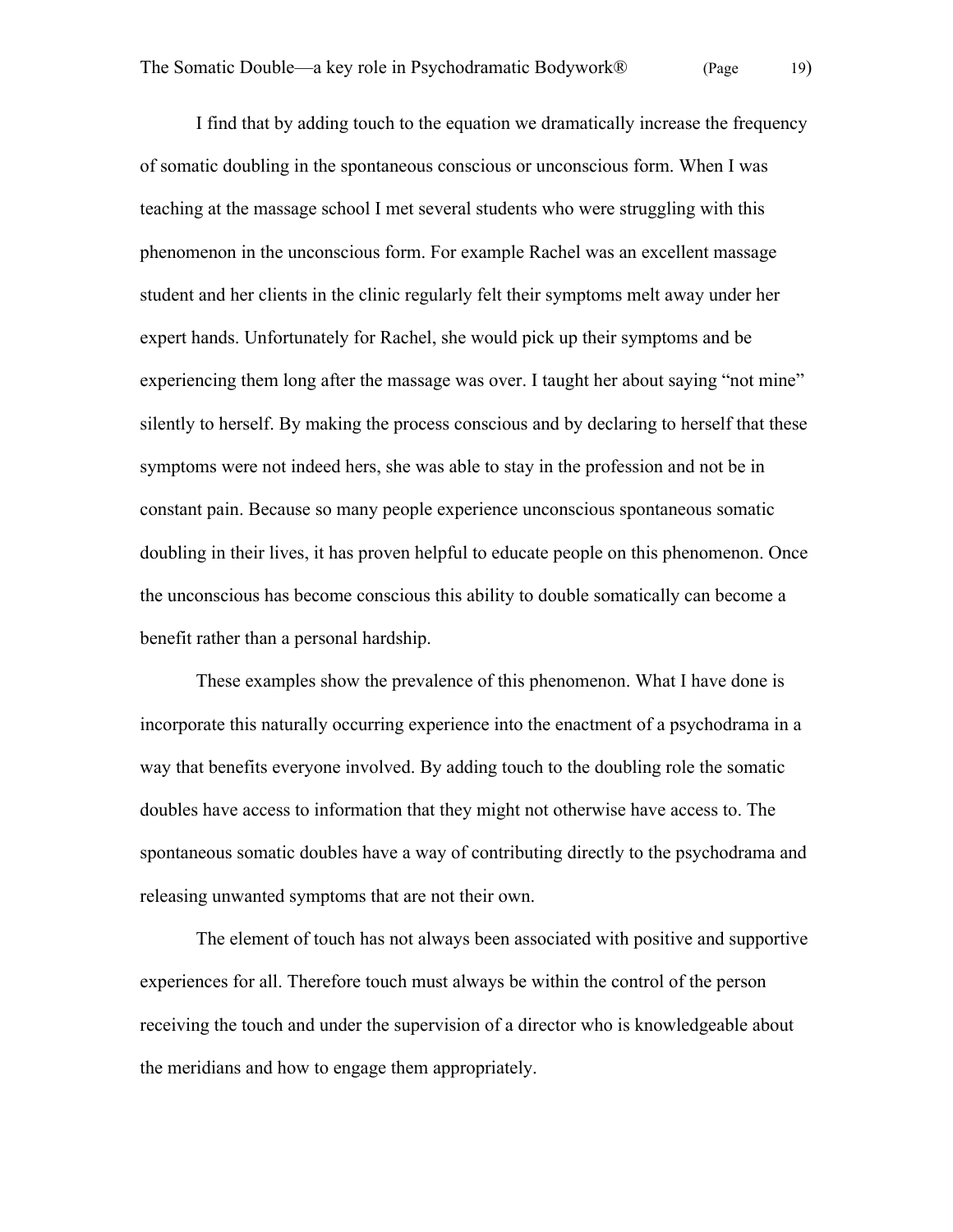The inclusion of touch based on Traditional Chinese Medicine and its meridians is a powerful agent of change. With the constant attention to and recognition of the body, every role in the psychodramatic process as practiced in Psychodramatic Bodywork® has experienced change. The expansion of the role of the double to somatic double is one of the most significant. By providing somatic doubles with their informed touch to both protagonists and auxiliary egos, psychodramas are deepened.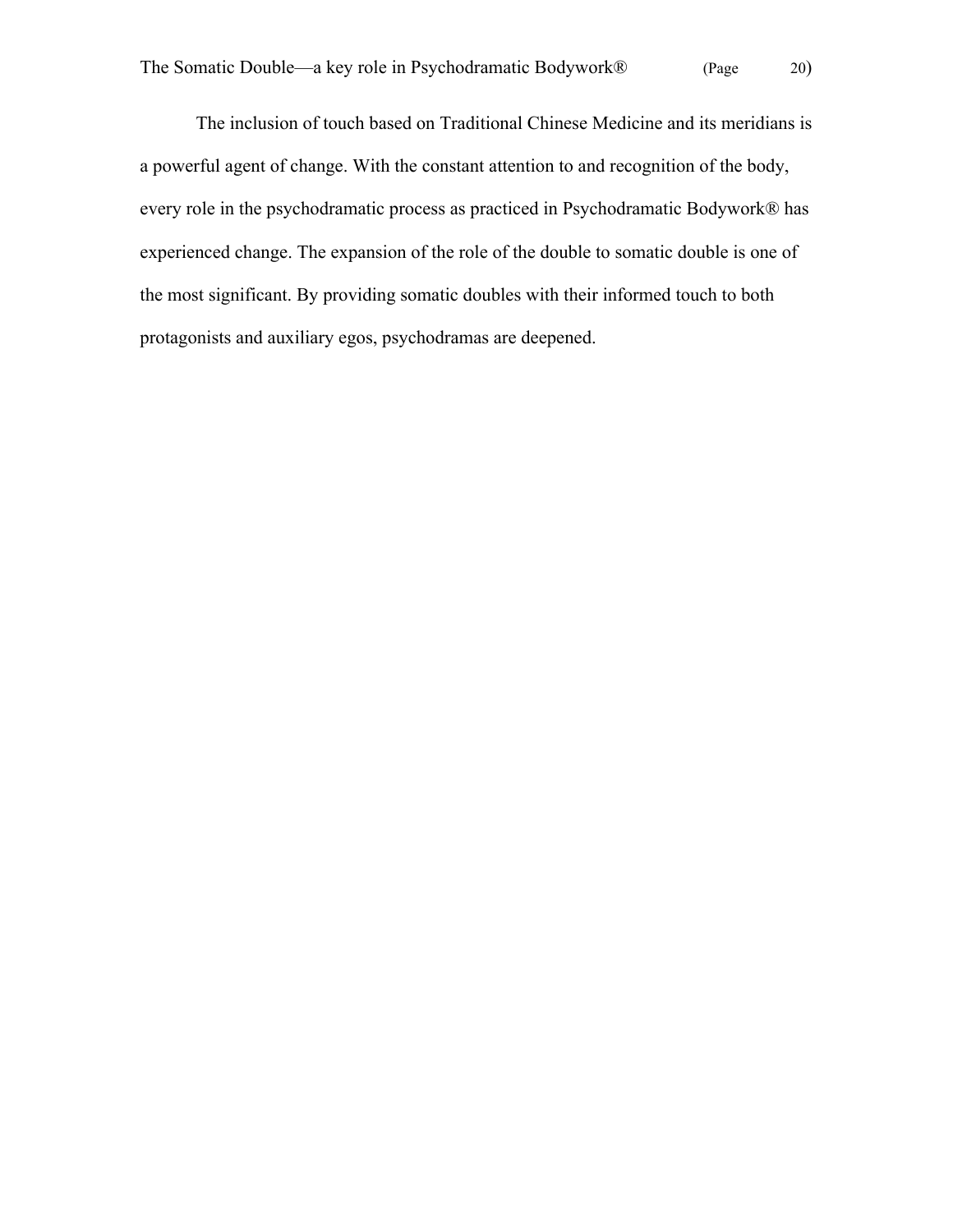## References

- Aaron, S. (1990, revised 2011). *Psychodramatic Bodywork® introductory manual,* Toronto, Canada, Susan Aaron Workshops, self-published,
- Aaron, S. (1991, revised 2010). *Psychodramatic Bodywork® intermediate manual* Toronto, Canada, Susan Aaron Workshops, self-published,
- Aaron, S. (1995, revised 2009). *Psychodramatic Bodywork® advanced manual,* Toronto, Canada, Susan Aaron Workshops, self-published,
- Aaron, S. (2000). *Understanding and releasing anger* DVD, Toronto, Canada, Susan Aaron Workshops, self-published,
- Aaron, S. (2003). *Understanding and releasing fear* DVD, Toronto, Canada, Susan Aaron Workshops, self-published,
- Badenoch, B. (2008). *Being a brain-wise therapist: A practical guide to interpersonal neurobiology,* New York, W.W. Norton & Co. Inc.
- Blatner, A. (1994). The dynamics of interpersonal preference: Tele. In P. Holmes, M. Karp, M. Watson (Ed) *Psychodrama since moreno: Innovations in theory and practice* (pp. 283-299). London & NY: Routledge.
- Blatner, A. (1998). *Acting-In: Practical applications of psychodramatic methods (2nd edition)*, New York, Springer Publishing Company.
- Hammer, L. (1990). *Dragon rises, red bird flies psychology, energy, and Chinese medicine*, Barrytown, NY: Station Hill Press Inc.

Juhan, D. (1998). *Job's body: A handbook for bodywork*, Barrytown, NY: Station Hill.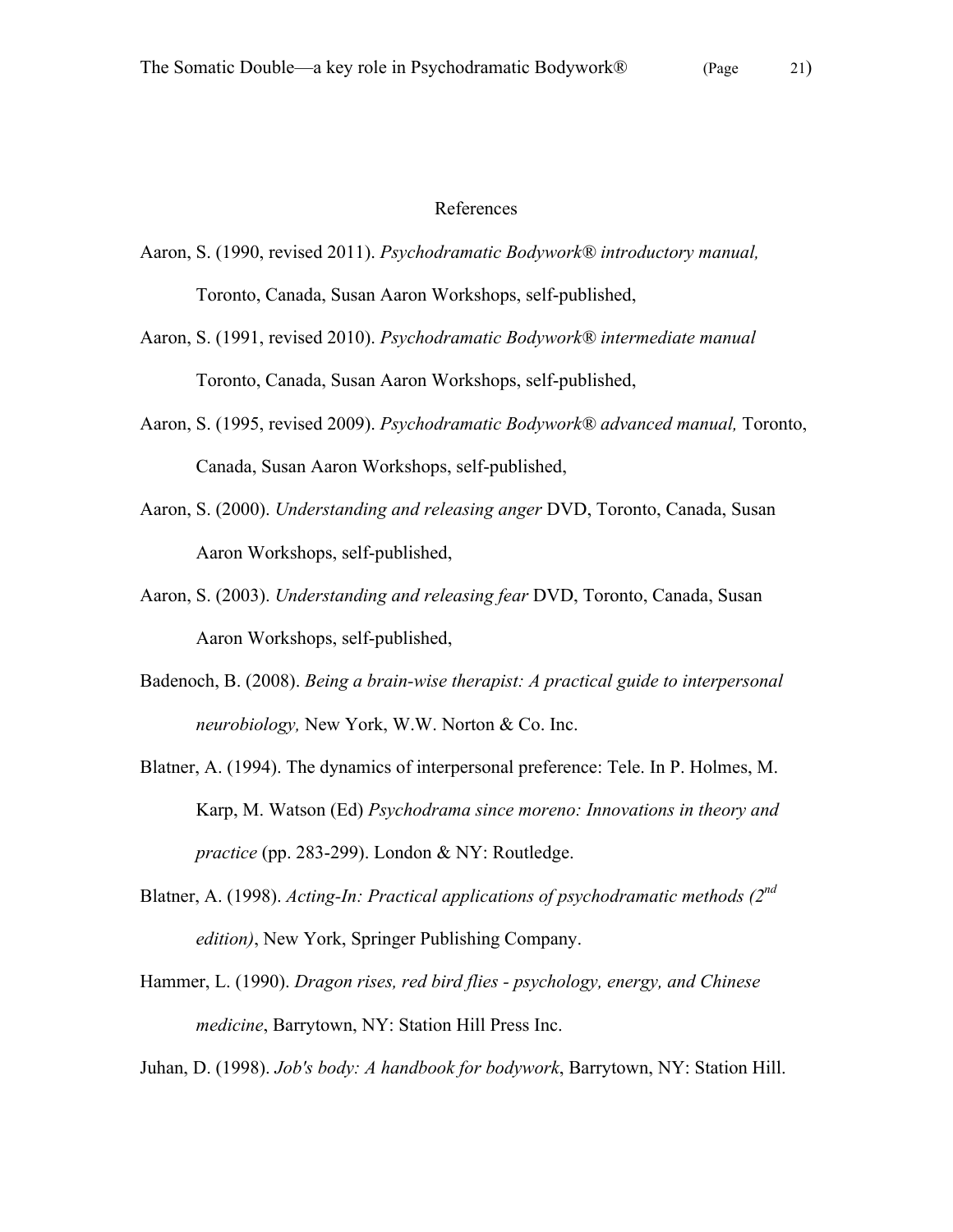- Levine, P. (1997). *Waking the tiger Healing trauma,* Berkley, CA: North Atlantic Books
- Masunaga, S. (1977). *Zen Shiatsu How to harmonize yin and yang for better health*, Tokyo: Japan Publications, Inc.
- Ogden, P. (2006). *Trauma and the body A sensorimotor approach to psychotherapy,*  New York, W.W. Norton & Co.
- Scarf, M. (2004). *Secrets, lies, betrayals: The body/mind connection*, New York, Random House.
- Shu, G. (2003). *Yi Shu—The art of living with change: Integrating traditional Chinese medicine, psychodrama and the creative arts*, St. Louis, MO: F.E. Robbins & Sons Press.
- Teeguarden, I. M. (1987). *The joy of feeling bodymind acupressure, jin shin do,* Tokyo & NY: Japan Publications, Inc.
- Zur, O. and Nordmarken, N. (2011). *To touch or not to touch: Exploring the myth of prohibition on touch in psychotherapy and counseling.* Retrieved 11/16/11 from http://www.zurinstitute.com/touchintherapy.html.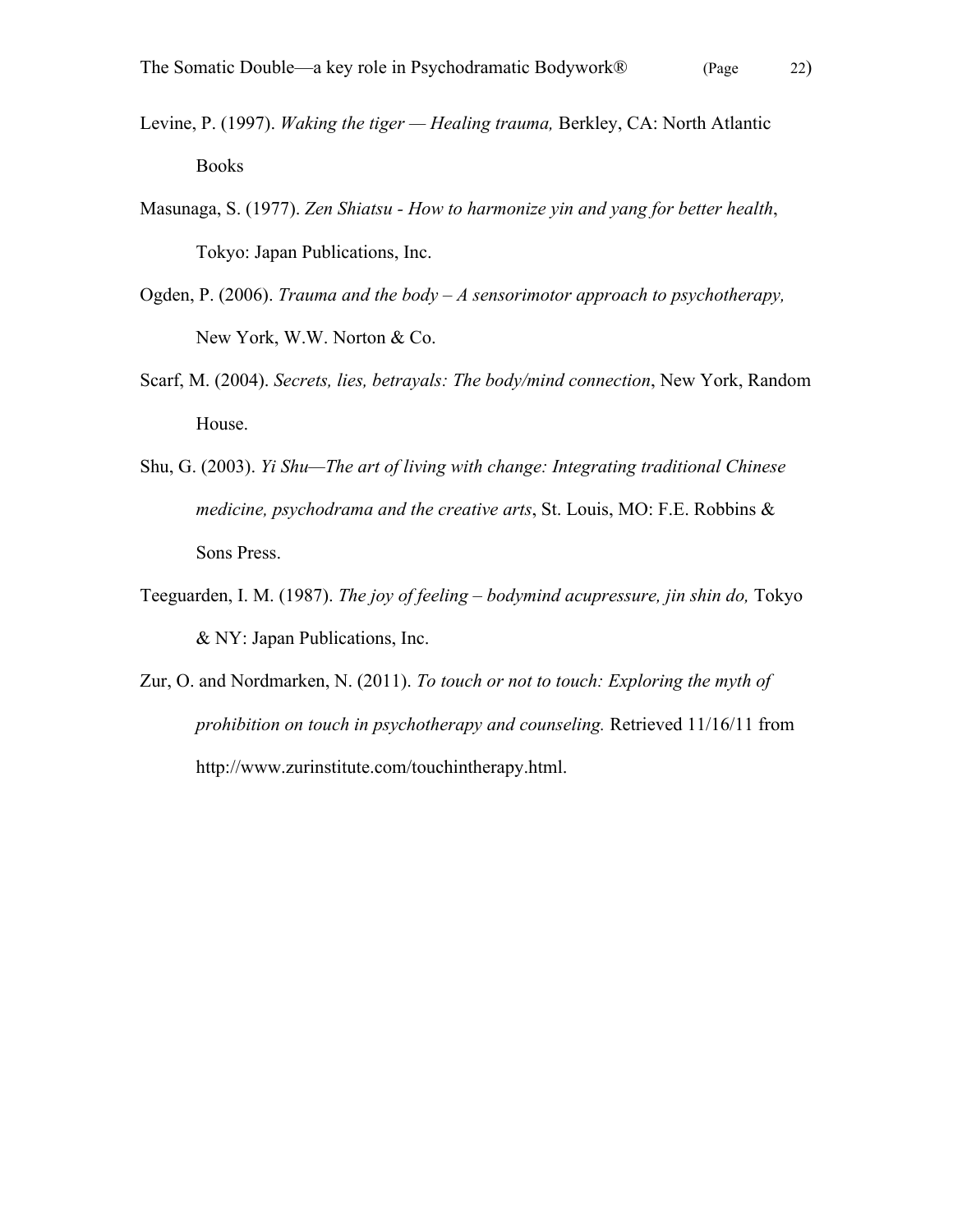## Appendix A

Guidelines for safe touch in a therapeutic context **(**Aaron, 1990, revised 2011, p.8)

- 1. Have a contract that includes issues of touch.
- 2. Educate your clients on their rights regarding boundaries and touch.
- 3. Encourage and empower clients to notice and speak up about touch boundaries, preferences (regarding body parts, types of touch, etc.,) and related feelings.
- 4. Check each time verbally until trust has built to such a point that checking can become nonverbal or assumed.
- 5. With new issues: go back to the contract and check for permission.
- 6. Establish verbal and nonverbal signals to stop touch.
- 7. Timing needs to be within the client's control (e.g., how long will the touching last; how long before client is ready to be touched).
- 8. Touch needs to be consistent with the environmental setting in which you are planning to use it.
- 9. Develop your own and your clients' awareness that there are different norms regarding touch (e.g., cultural). Check out your (and their) assumptions.
- 10. Learn to read your clients' body signals that indicate touch preferences /discomfort.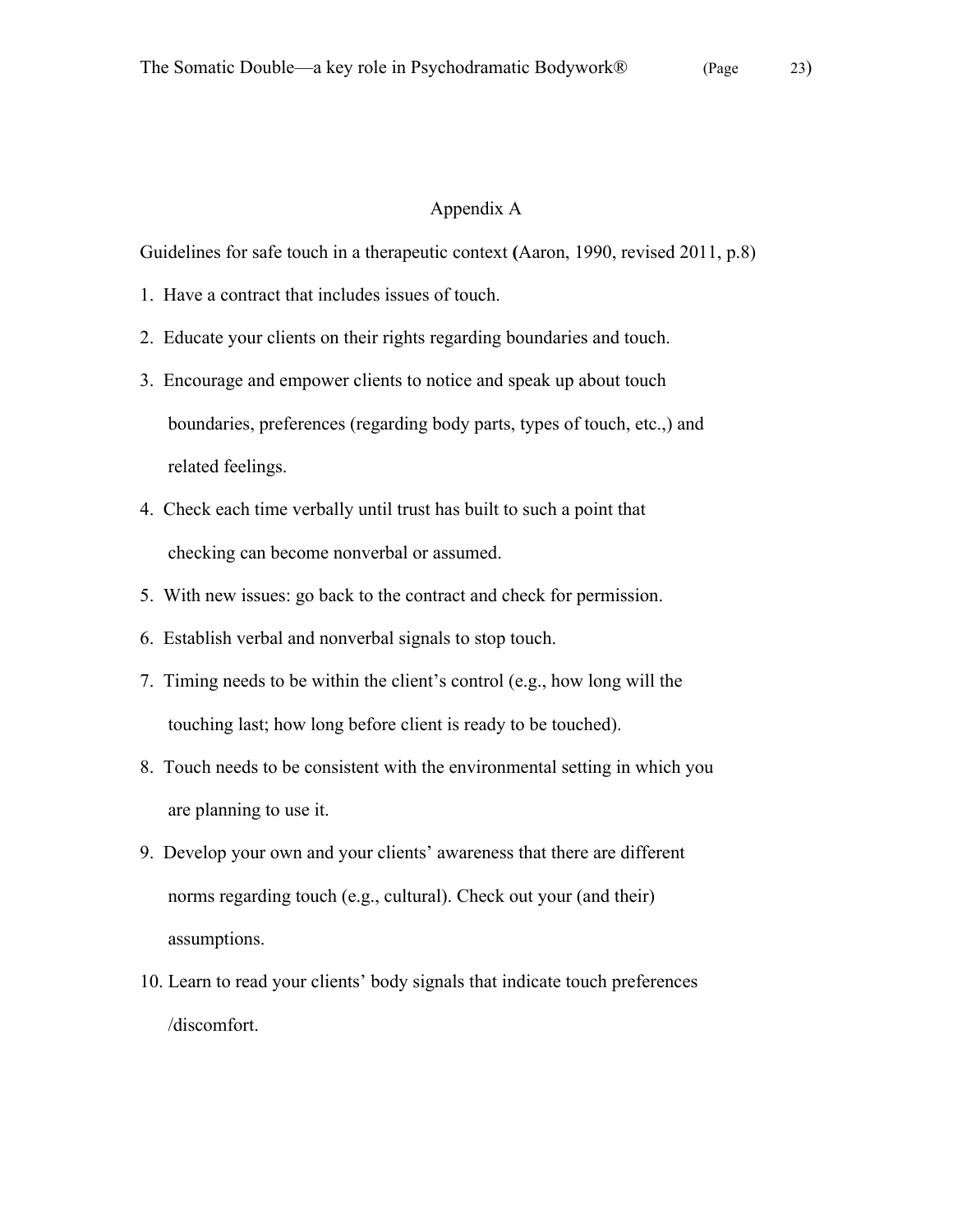- 11. As therapists, we must be ever mindful that we could have unconscious or conscious agendas (e.g. sexual). We are committed to being vigilant about such motives and not acting upon them.
- 12. Learn about and listen to your own body signals. Don't push past your own boundaries to accommodate a client's need. Clients could be hurt by your not attending to your own signals and limits. Educate your clients on your rights regarding boundaries and touch. Be able to speak to any conflict of needs between client and therapist.
- 13. Apologize for and acknowledge all touch mistakes.
- 14. Respect the client in all stages: not wanting touch; shifting to wanting touch; and away from wanting touch.
- 15. Learn to bracket your own emotions. (Bracketing is a process whereby we put our own feelings on hold so that we may attend to a client's needs—with the understanding that we will set aside time in the future, in a space that is safe for us, to have these feelings and look at these issues.)
- 16. Develop a working knowledge of doubling, transference, and projection. Learn how to identify when you or your clients are unconsciously seeing the ghost of another or a projection of part of self. Learn how to deal with these ghosts for yourself and for your clients. Learn to recognize when you are unconsciously feeling the same emotions as your client.